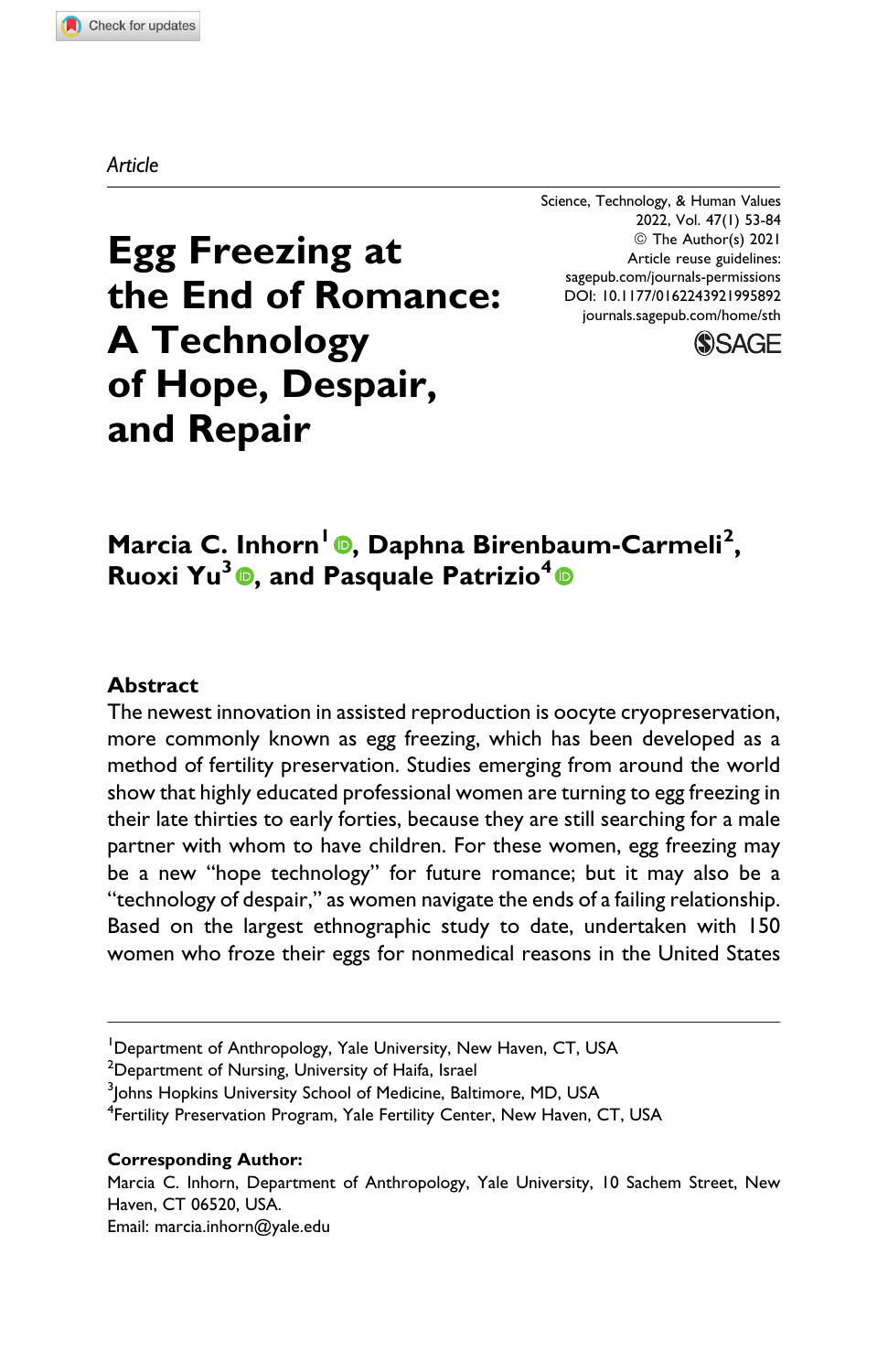and Israel, we examine egg freezing at the end of romance. Relationship dissolution—involving divorce, separation, broken engagements, and relationship breakups from men who are unfaithful, controlling, rejecting, uncommitted, or unready for fatherhood—is one of the major pathways to egg freezing. When such relationship dissolution ruptures a woman's reproductive life course, egg freezing may become a "technology of repair," allowing women to find new strengths and opportunities as well as new visions for the future.

### **Keywords**

assisted reproduction, divorce, egg freezing, men as partners, oocyte cryopreservation, relationships

# **Introduction—Egg Freezing as a New Hope Technology**

In 1978, Louise Brown, the world's first "test-tube baby," was born in England. For the first generation of British couples, in vitro fertilization (IVF) was a "hope technology"—the term coined by sociologist Sarah [Franklin \(1997\)](#page-28-0) to signify the aspirational nature of British patients' narratives, which were steeped in the language of "hope," "miracles," "progress," "gratitude," "good fortune," and "luck." For Lesley and John Brown, the parents of baby Louise, IVF was their hope technology, effectively overcoming nine years of heartbreaking involuntary childlessness. More than four decades later, IVF has created both hope and joy for the parents of more than 8 million IVF babies now born around the world, representing at least 4 percent of all children in Western societies ([European Society for Human](#page-28-0) [Reproduction and Embryology \[ESHRE\] 2018\)](#page-28-0).

As pointed out by [Franklin \(2013\)](#page-28-0) in her more recent book, Biological Relatives: IVF, Stem Cells, and the Future of Kinship, IVF has birthed more than babies. IVF has been a powerful "platform technology" for a multitude of second-generation assisted reproductive technologies. The newest is oocyte cryopreservation, more commonly known as egg freezing, which has been developed as a method of fertility preservation. In oocyte cryopreservation, human oocytes (eggs) are "harvested" from the ovaries after ovarian stimulation for freezing and storage in egg banks. Oocyte cryopreservation effectively freezes women's eggs in time, so that as a woman ages, her frozen eggs do not. Thus, she can utilize younger and potentially healthier eggs in a future IVF cycle.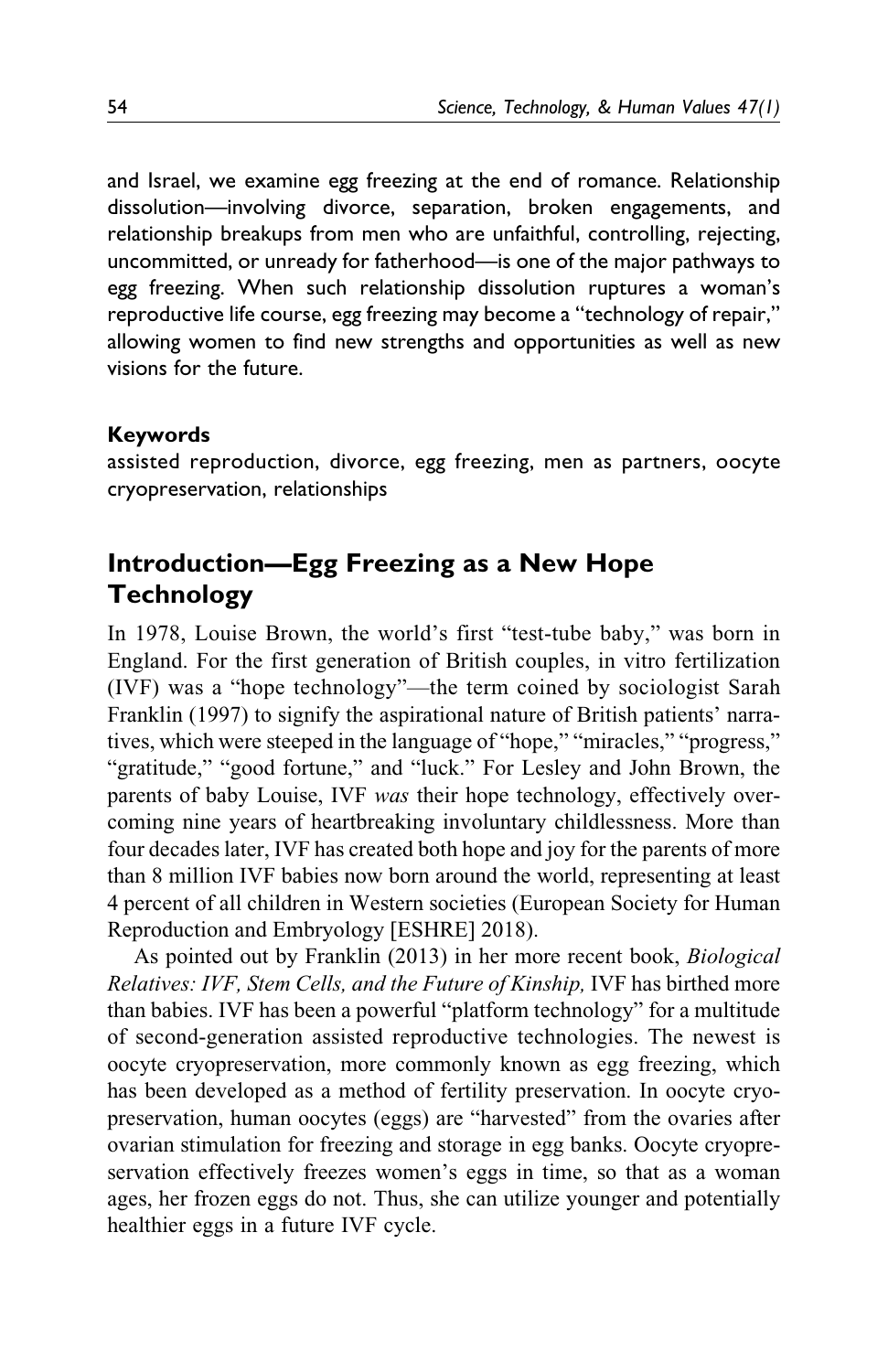Similar cryopreservation techniques for human sperm and embryos had already been mastered during the late twentieth century, but the freezing of human eggs proved elusive. Not until the early 2000s did a method of flash freezing called vitrification become perfected [\(Mertes and Pennings 2012](#page-29-0)), proving more successful than the method of slow freezing [\(Setti et al. 2014](#page-30-0)). First tried on young cancer patients, who were at risk of losing their fertility due to the sterilizing effects of chemotherapy, the initial success of vitrification led to expanded clinical indications, including for healthy women at risk of age-related fertility decline. Within a decade, the utility of oocyte vitrification as a form of fertility preservation for both medical (e.g., cancer) and nonmedical (e.g., age-related fertility decline) indications was clear. Thus, egg freezing through vitrification began to move into clinical practice around the world—for example, in 2011 in Israel and in 2012 in the United States and Europe, when both the American Society for Reproductive Medicine and the European Society for Human Reproduction and Embryology (ESHRE) lifted the experimental label.

Today, the International Federation of Fertility Societies [\(IFFS 2019\)](#page-29-0) calls egg freezing "one of the most significant recent advancements in assisted reproduction technology." Of eighty-two countries reporting to [IFFS \(2019\)](#page-29-0) in its most recent state-of-the-art survey, sixty-eight (83 percent) allow egg freezing for medical fertility preservation, fifty-six (68 percent) also allow egg freezing for nonmedical indications, and more than half (52 percent) report frequent performance of egg freezing cycles in their IVF clinics. According to the IFFS report, preliminary data on the safety of egg freezing are reassuring, with good evidence that fertilization and pregnancy rates are similar with fresh or frozen (and then rewarmed) eggs. No increases in chromosomal abnormalities, birth defects, or developmental deficits have been noted in the children born from frozen eggs [\(Setti et al. 2013](#page-30-0)).

Although the IFFS survey provides statistical evidence of the global spread of egg freezing to many different countries around the world, the survey does not examine why women are turning to egg freezing. To answer that question, both quantitative and qualitative studies of women who are freezing their eggs have been conducted, most published within the past five years. These studies come from a number of different countries, including Australia ([Hammarberg et al. 2017](#page-28-0); [Pritchard et al. 2017\)](#page-30-0), Belgium ([Stoop](#page-30-0) [et al. 2015\)](#page-30-0), Korea [\(Kim et al. 2018](#page-29-0)), Turkey (Göçmen and Kılıç 2018; Kılıç and Göçmen 2018), the United Kingdom [\(Baldwin 2017, 2018](#page-27-0), [2019](#page-27-0); Gürtin et al. 2019; [Waldby 2015, 2019\)](#page-30-0), and the United States ([Brown and](#page-27-0) [Patrick 2018; Carroll and Kroløkke 2018](#page-27-0); [Greenwood et al. 2018](#page-28-0);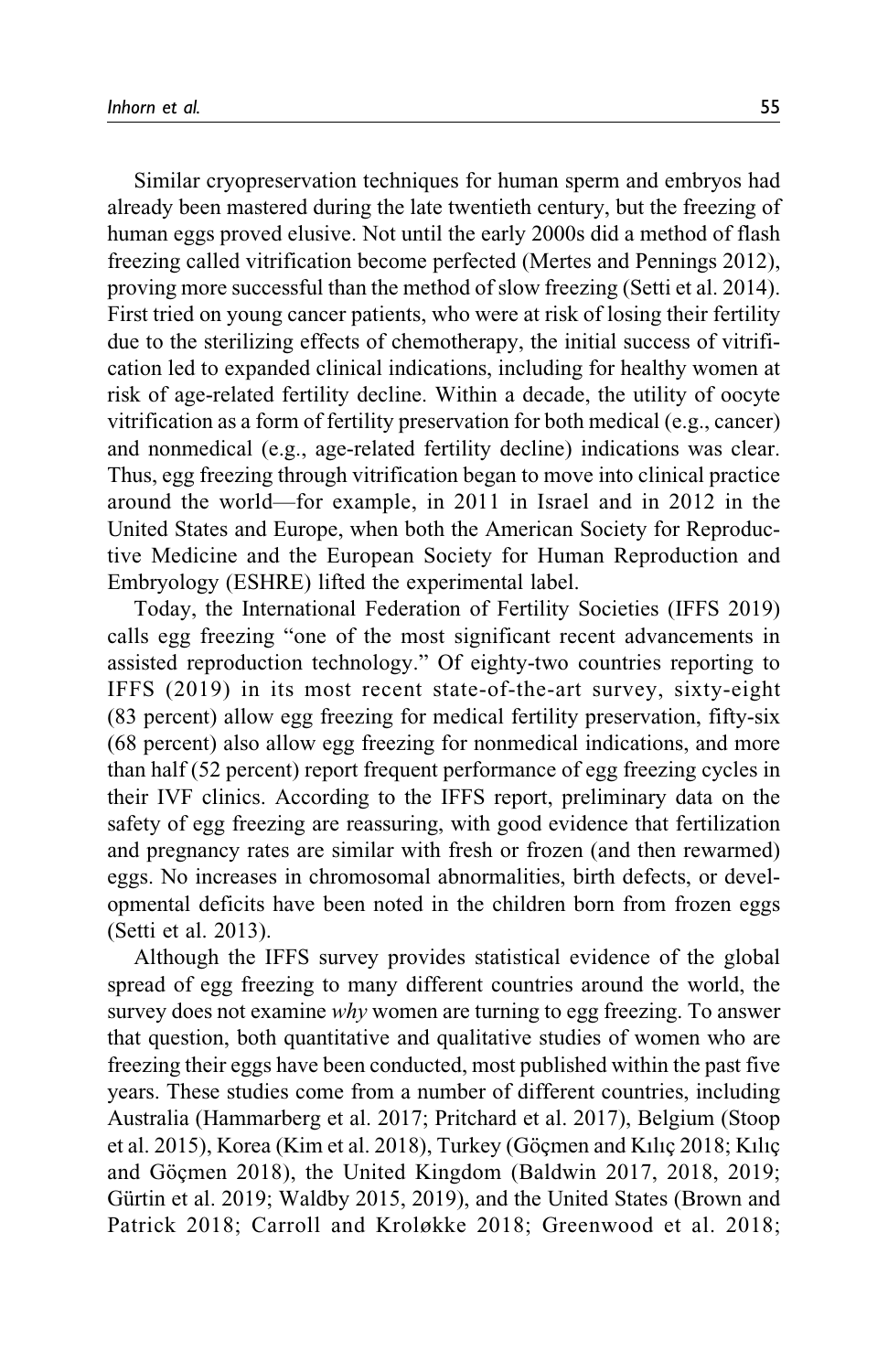[Hodes-Wertz et al. 2013](#page-29-0); [Inhorn, Birenbaum-Carmeli, Birger, et al. 2018](#page-29-0); [Inhorn, Birenbaum-Carmeli, Westphal, et al. 2018\)](#page-29-0). In all of these studies, women comprise a particular demographic: namely, highly educated professionals with incomes sufficient to afford this costly technology (e.g., in the United States, an egg freezing cycle costs US\$10,000–US\$15,000, with annual storage fees of US\$500–US\$1,000). Furthermore, women in all of these studies are turning to egg freezing in their late thirties to early forties, when age-related fertility decline (i.e., the so-called "fertility cliff") begins to impact their reproductive function [\(Waldby 2019\)](#page-30-0).

Indeed, age is the main factor in predicting egg freezing outcomes [\(Doyle et al. 2016](#page-28-0); [Goldman et al. 2017\)](#page-28-0). One recent study shows that women ages thirty-four, thirty-seven, and forty-two would need to freeze ten, twenty, and sixty-one eggs, respectively, for a 75 percent chance of at least one live birth outcome; a thirty-four-year-old woman with twenty frozen eggs would have a 66 percent chance of two live births, while a forty-two-year-old would have only 7 percent [\(Goldman et al. 2017](#page-28-0)). In a recent large-scale study assessing IVF outcomes after egg freezing, 641 of 5,289 women (12 percent) returned to use their eggs at a mean age of 39.9, having frozen them at a mean age of 37.6. But women who froze their eggs when they were younger than thirty-six had significantly higher cumulative birth rates (68 percent) than women age thirty-six and above (26 percent) [\(Cobo et al. 2018\)](#page-28-0).

Given these clinical realities, the question remains: Why are so many women in their late thirties and early forties choosing to freeze their eggs? In part, aggressive marketing strategies by IVF clinics, egg banks, and stand-alone clinics may advertise egg freezing to women as a "fertility insurance policy," increasing women's hopes beyond reason ([van de Wiel](#page-30-0) [2020\)](#page-30-0). A recent study assessing the quality of egg freezing information on Australian IVF clinic websites deemed more than half of them (57 percent) to be "poor" in conveying transparent and scientifically accurate data [\(Beilby et al. 2020\)](#page-27-0).

But beyond the issue of false advertising, women in their late thirties and early forties are being compelled to use egg freezing for another reason. According to every qualitative and quantitative study conducted to date, the "lack of a partner" is consistently cited by more than four-fifths of women (>80 percent) as the primary reason for their egg freezing decisions. Put another way, these are women who would like to have children within a heterosexual reproductive relationship. But in the absence of a life partner, they turn to egg freezing to hold onto their remaining reproductive potential.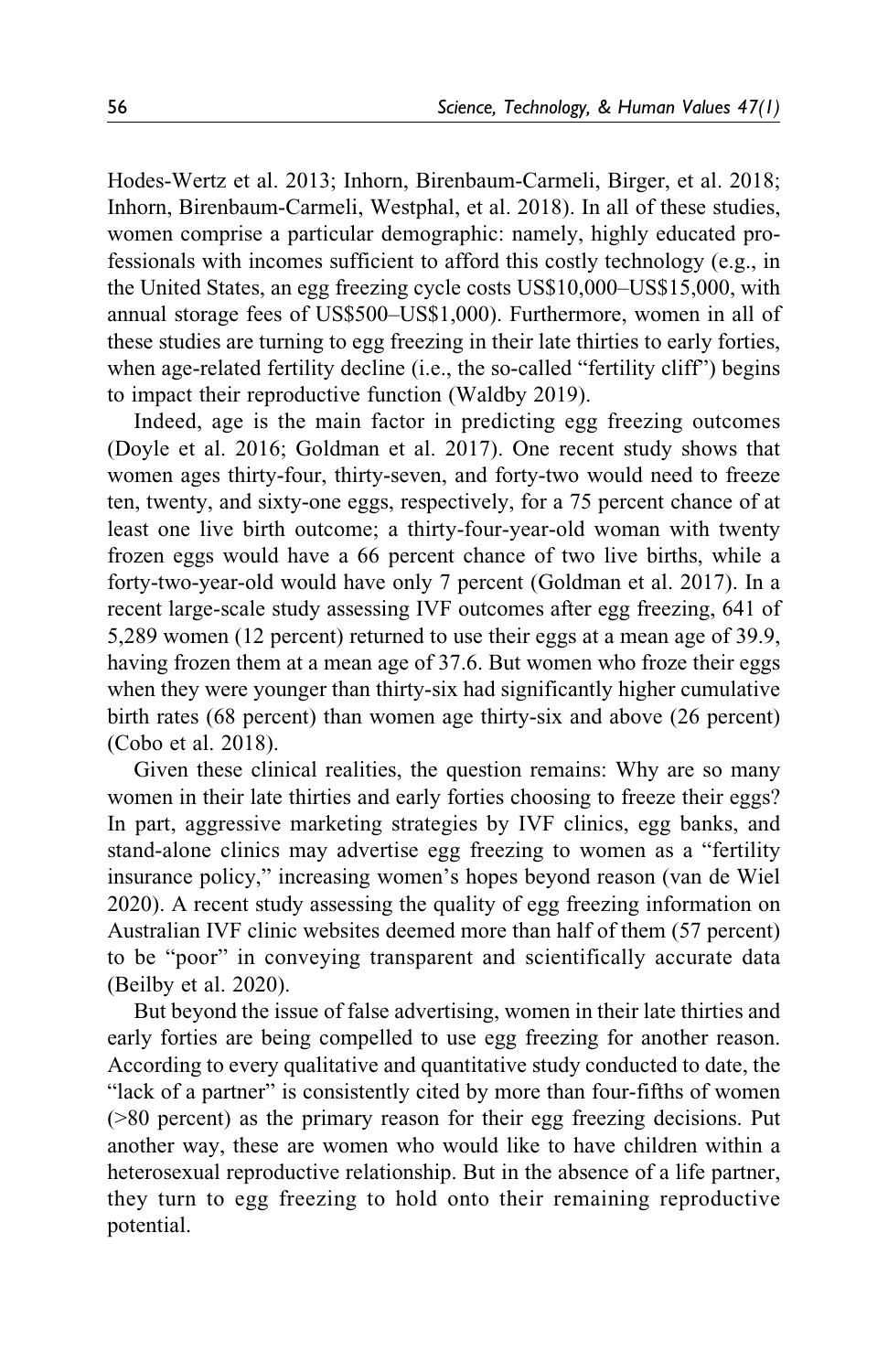This intersection between egg freezing women's "singleness" and their advancing reproductive age has been most carefully analyzed by sociologists [Brown and Patrick \(2018\)](#page-27-0). They interviewed fifty-two American women of diverse ethnic backgrounds, of whom thirty had frozen their eggs, nineteen were "thinking" about it, and three had decided against it. The vast majority of women were single and never married but hoped that egg freezing could "disentangle" their romantic desires and trajectories (i.e., finding a heterosexual partner) from their reproductive ones (i.e., getting pregnant and having children). Egg freezing was, in this study, a tool "to renegotiate the relationship between romantic and reproductive trajectories and temporalities" [\(Brown and Patrick 2018,](#page-27-0) 959). By temporarily separating romance from the biological clock, women in this study "hoped to bracket long-term childbearing goals, change the experience of their partnership trajectory, and signal to prospective partners that they were not 'in a rush' to find a long-term partner and have children" ([Brown and](#page-27-0) [Patrick 2018](#page-27-0), 975).

The high hopes that women place in egg freezing while "looking for love" is also taken up in another small-scale ethnographic study, this one involving fifteen mostly single, white American women, all of whom had frozen their eggs. [Carroll and Kroløkke \(2018\)](#page-27-0) coin the term "anticipatory coupledom" to describe these women's desires to meet the right man, get married, and conceive a pregnancy. Emphasizing the heteronormative dimensions of this traditional life course trajectory, Carroll and Kroløkke argue that women in their study were "banking on a future of love by investing in egg freezing." Indeed, "the allure of egg freezing," they argued, "was to uphold a particular, normative love story" [\(Carroll and Kroløkke](#page-27-0) [2018,](#page-27-0) 1000).

In these and similar ethnographic studies, egg freezing is represented in aspirational terms—as a kind of "new hope technology" for single women. Egg freezing allows a woman to imagine future motherhood but also gives her the time to find and fall in love with a man who will become the father of her future children. Egg freezing is thus cast in a futuristic, anticipatory mode—not only to prevent the "anticipated infertility" of age-related fertility decline [\(Martin 2010\)](#page-29-0) but also to shape anticipated coupledom [\(Carroll and Kroløkke 2018\)](#page-27-0), with the "end goal of bundled marriage and childbearing" ([Brown and Patrick 2018](#page-27-0), 959).

That single women are "freezing for love" [\(Carroll and Kroløkke 2018\)](#page-27-0) and "romance" [\(Brown and Patrick 2018\)](#page-27-0) in a prospective, forward-looking manner is an extremely important part of the egg freezing story—in fact, the most important one [\(Inhorn, Birenbaum-Carmeli, Birger, et al. 2018](#page-29-0)).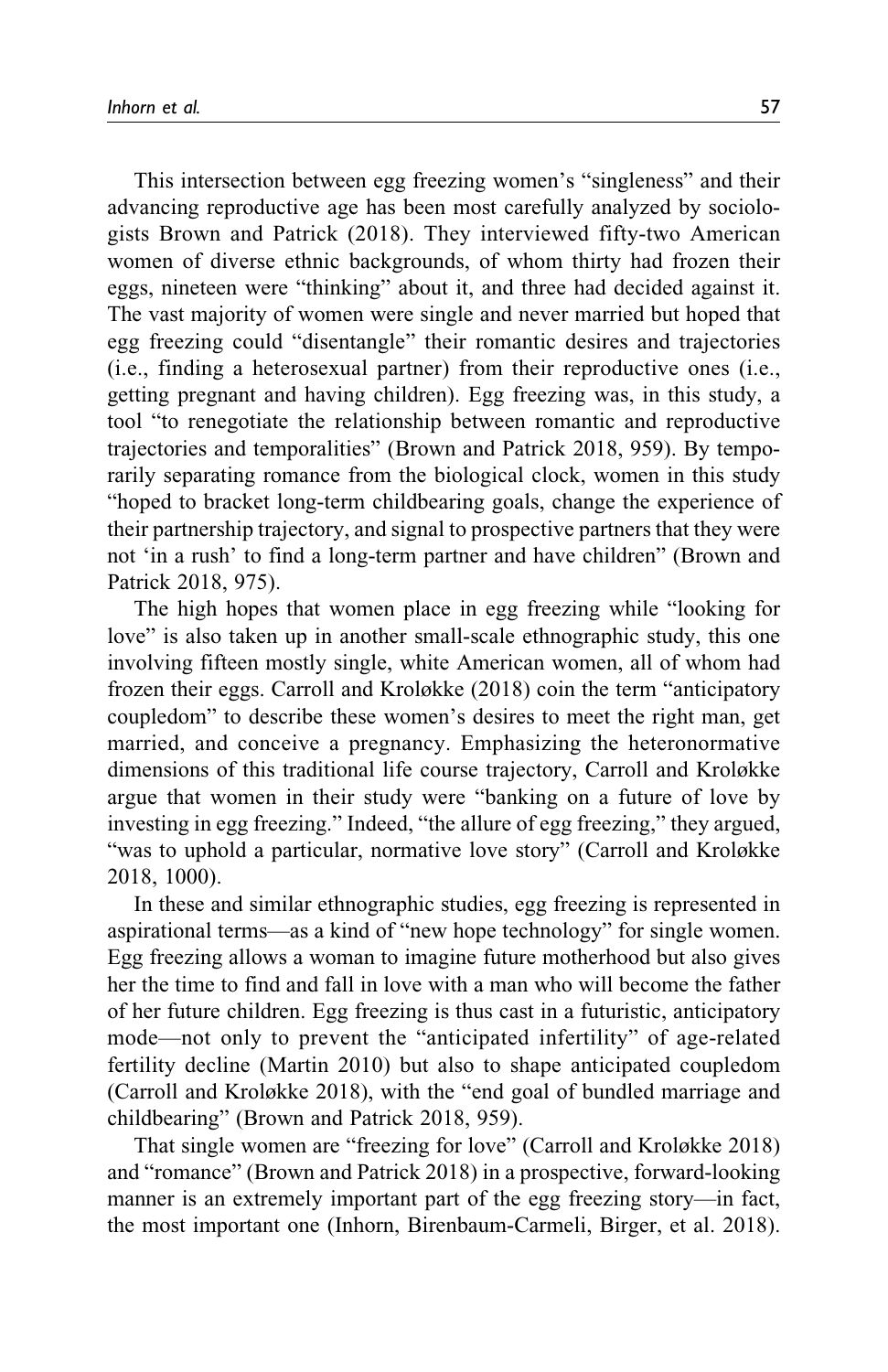However, it is not the only story. In this article, we focus on a major pathway to egg freezing that is decidedly less romantic and more retrospective in nature. Rather than turning to egg freezing in hopeful anticipation, many women are turning to this technology in despair, while navigating their way through the death throes of a failed or failing relationship. This situation might best be described as egg freezing at the end of romance.

Relationship dissolution of different types among different categories of women needs to be further interrogated as a major cause of egg freezing. As we will show, relationship dissolution underlies the "singleness" of many women at the time of egg freezing. Furthermore, even women who report being "married" or "partnered" may, in fact, be pursuing egg freezing because of serious relationship instability or separation ([Inhorn,](#page-29-0) [Birenbaum-Carmeli, Birger, et al. 2018](#page-29-0)). At the time of egg freezing, relationship dissolution may involve divorce, separation, broken engagements, and relationship breakups. For women going through relationship dissolution, it may be mutually negotiated, peaceful, and ultimately liberating. But more often than not, it may be filled with anger and betrayal, trauma and tragedy, disappointment and despair.

As we will see, despair—the loss or absence of hope—is a narrative theme in many women's egg freezing stories. As they turn to egg freezing at the end of romance, many women ask, "What else am I to do?" In such narratives, egg freezing emerges as a technology of despair. The sense of loss, betrayal, hopelessness, even desperation may be particularly pronounced for women in their late thirties or early forties, who are running out of reproductive time. Losing a relationship at such a critical reproductive juncture represents a significant assault on one's very sense of self and hopes for the future. Speaking of such reproductive disruptions, medical anthropologist Gay [Becker \(1994,](#page-27-0) 383) has noted:

In all cultures, the life cycle is structured by expectations about each phase of life, and meaning is assigned to specific life events and the roles that accompany them. Particular emphasis is given to young and middle adulthood because a series of specific life events such as marriage and childrearing usually occur during this life phase and lay the groundwork for the remainder of the life cycle. When expectations about the life course are not met, however, people experience inner chaos and disruption to the fabric of their lives. Such disruptions represent loss of the future.

In the study to be described in this article, we examine the stories and ethnographic interview narratives of women who experienced relationship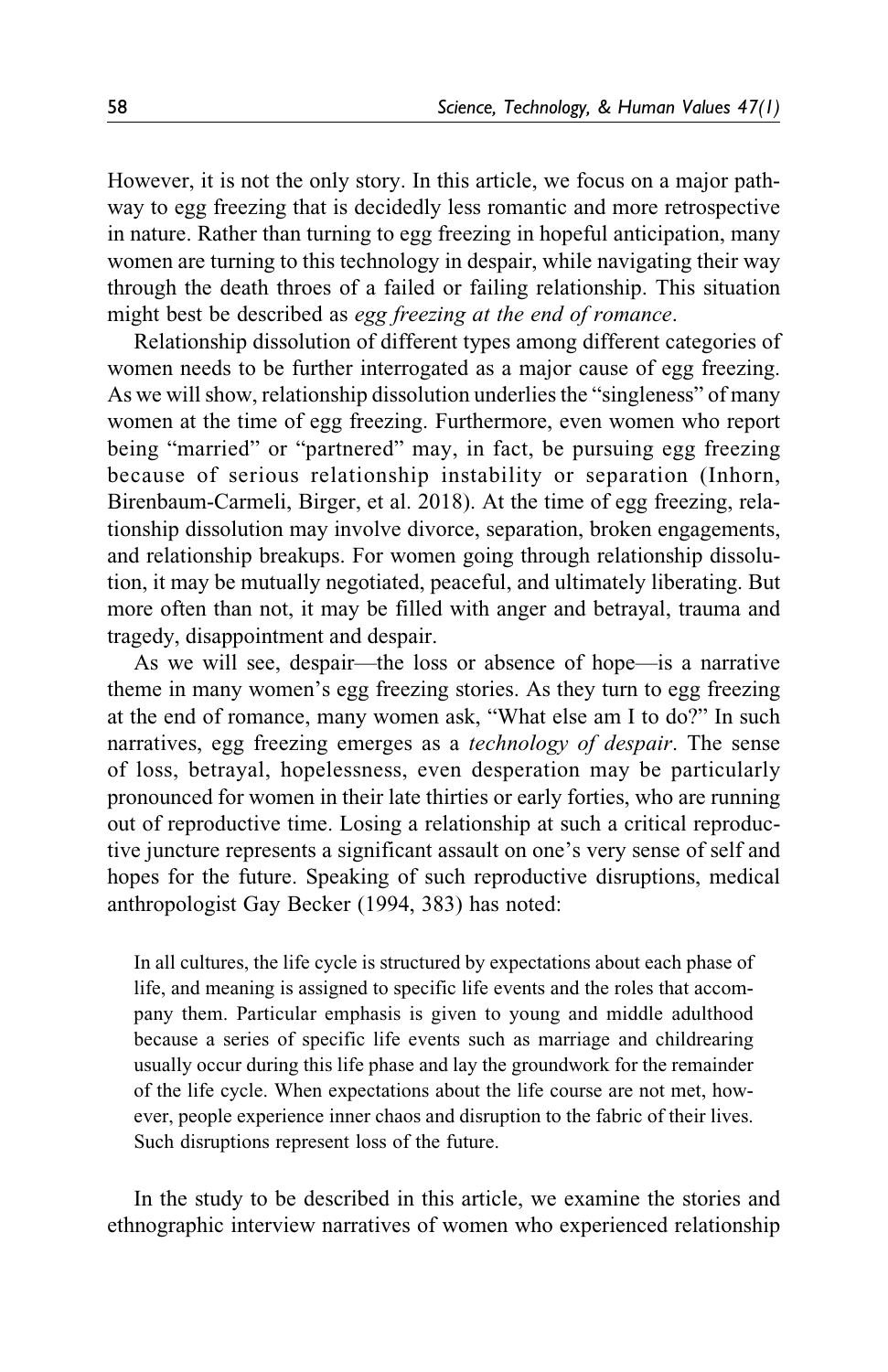dissolution in their mid- to late-thirties and early forties. Through in-depth ethnographic interviews, these women shared their "breakup stories" sometimes tearful and often involving heartbreak, loss, and uncertainty about the future. We explore women's views of their partners and the reasons why their relationships ended. Whether women left their partners or their partners left them, these forms of relationship dissolution were often preceded and followed by intense moments of angst and despair, in which women undertook egg freezing in the midst of heartache.

Yet, in the aftermath, many women were glad that they had made this life-changing decision. As seen in women's narratives, egg freezing can also be conceived of as a technology of repair. For women whose anticipated life course trajectories had been disrupted or broken, egg freezing provided them with a temporary biological reprieve, allowing women to heal their relationship wounds, recalibrate their sense of identity, and attempt to restructure the future out of a disrupted life course. Egg freezing also fueled some women's visions for different futures, in which partnership no longer became an end goal. Although egg freezing may occur at the end of romance, in its aftermath, women may find new strengths and opportunities, as they reflect on egg freezing and its outcomes.

# **The Ethnographic Study, Methods, and Participants**

This article is based on an in-depth, ethnographic, medical anthropological study designed to explore the lives, motivations, and experiences of women who undertook egg freezing in the United States and Israel, among the first two nations to allow egg freezing for nonmedical indications. Between June 2014 and August 2016, women who had completed at least one cycle of egg freezing were recruited from seven IVF clinics, four in the United States (two academic, two private) and three in Israel (one academic, two private). In the United States, three of the clinics were located on the East Coast (New Haven, Connecticut; New York, New York; and Baltimore, Maryland/Washington, DC), and one was located on the West Coast (San Francisco Bay/Silicon Valley, California). In Israel, the clinics were located in Tel Aviv and Haifa.

In the American IVF centers, study flyers were posted and were sent by email or were given directly to women during their appointments. Women who volunteered for the study then contacted the first author directly. In Israel, clinic staff phoned women directly, inviting them to take part in the study. Women who volunteered to participate were then contacted by the second author, who set a time and place for the interview.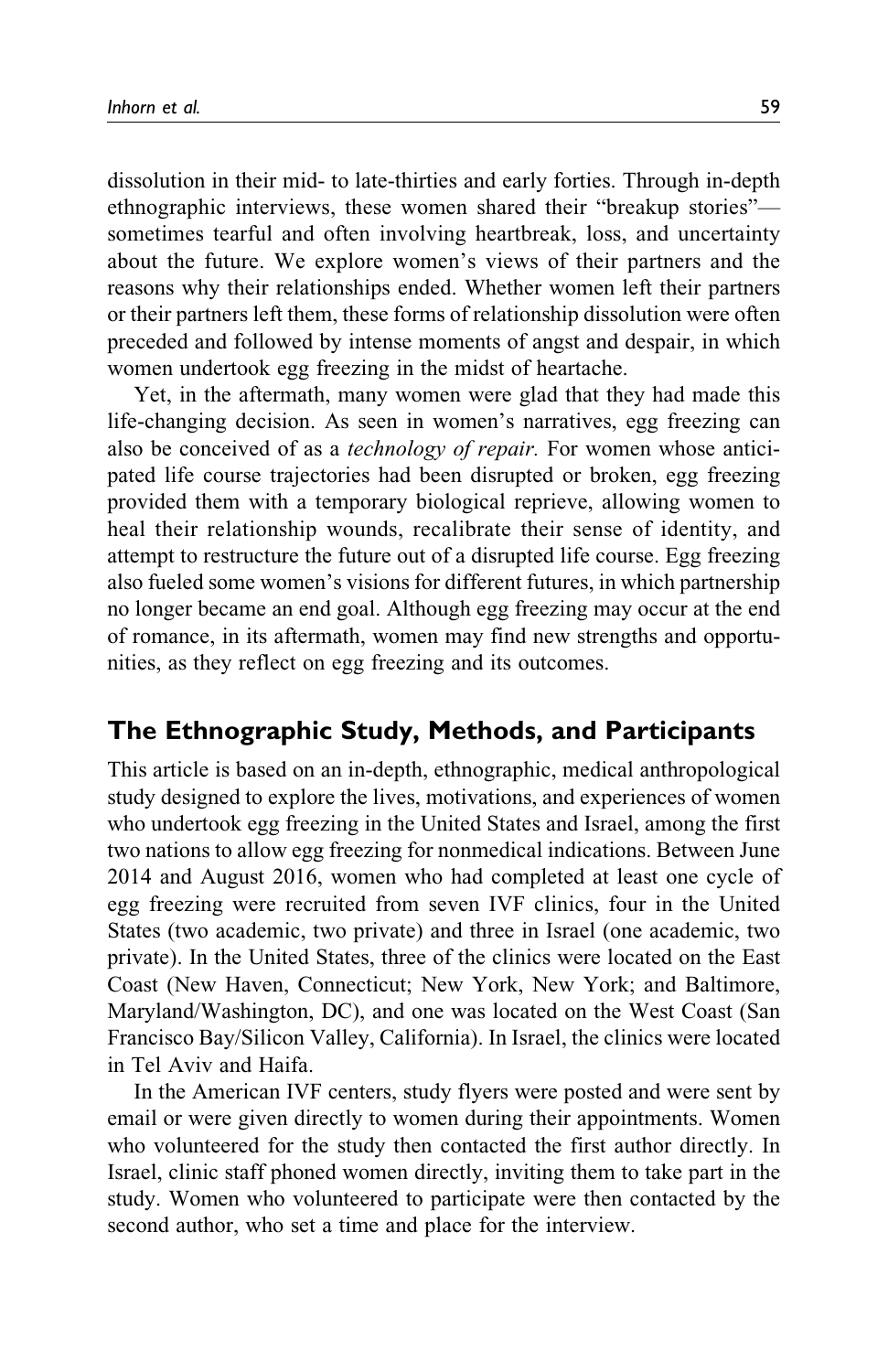As an anthropological study, our ethnographic approach was "person-centered" [\(Levy and Hollan 2015](#page-29-0)), foregrounding the thoughts, understandings, and intersubjective experiences of individual women through their interview narratives. Person-centered interviewing is especially well suited to understanding individuals' perceptions of morality, the body, stress, illness, healing, and emotion—all "sensitive" subjects highly relevant to the topic of egg freezing.

To ensure high levels of ethicality, we sought and received human subjects approval from Institutional Review Boards at both of our universities, as well as through the ethics committees of each collaborating IVF clinic. All participants in the study were asked to read and sign a written informed consent form agreeing to be interviewed by either the first or second author (in the United States and Israel, respectively). Both are medical anthropologists with many years of ethnographic research experience in IVF clinic settings in North America and the Middle East.

As part of the consent process, women were made aware that (1) participation was entirely voluntary, (2) audio-recording of the interview was optional, (3) some questions of a personal or sensitive nature could be refused, (4) participation was private and confidential, (5) only the researcher would know the true identity of the participant, and (6) no real names or identifying information would be used in the research reports emanating from the study. $1$ 

Our ethnographic interviews took place in private settings chosen by the participants. These included IVF clinics, women's homes and offices, and cafes, libraries, and other public settings. In the United States, where women volunteering for the study lived in a variety of different cities, some interviews took place by phone or Skype. Interviews in both countries generally lasted about one hour, but ranged from one-half to two hours, depending upon the details of women's stories.

The first and second authors carried out interviews using an identical semi-structured, open-ended interview guide, which was translated into Hebrew in Israel. In the initial semi-structured portion, women were asked a brief series of sociodemographic questions (i.e., age, place of birth, current residence, education completed, current employment, marital status, ethnicity, religion) as well as relevant details of their reproductive history (i.e., age at menarche, contraceptive use, any known reproductive problems). Following these semi-structured questions, the ethnographic interviews moved to an open-ended format, in which women described their egg freezing stories in their own words. Women most often "led" the interviews, describing their life circumstances at the time of egg freezing, their primary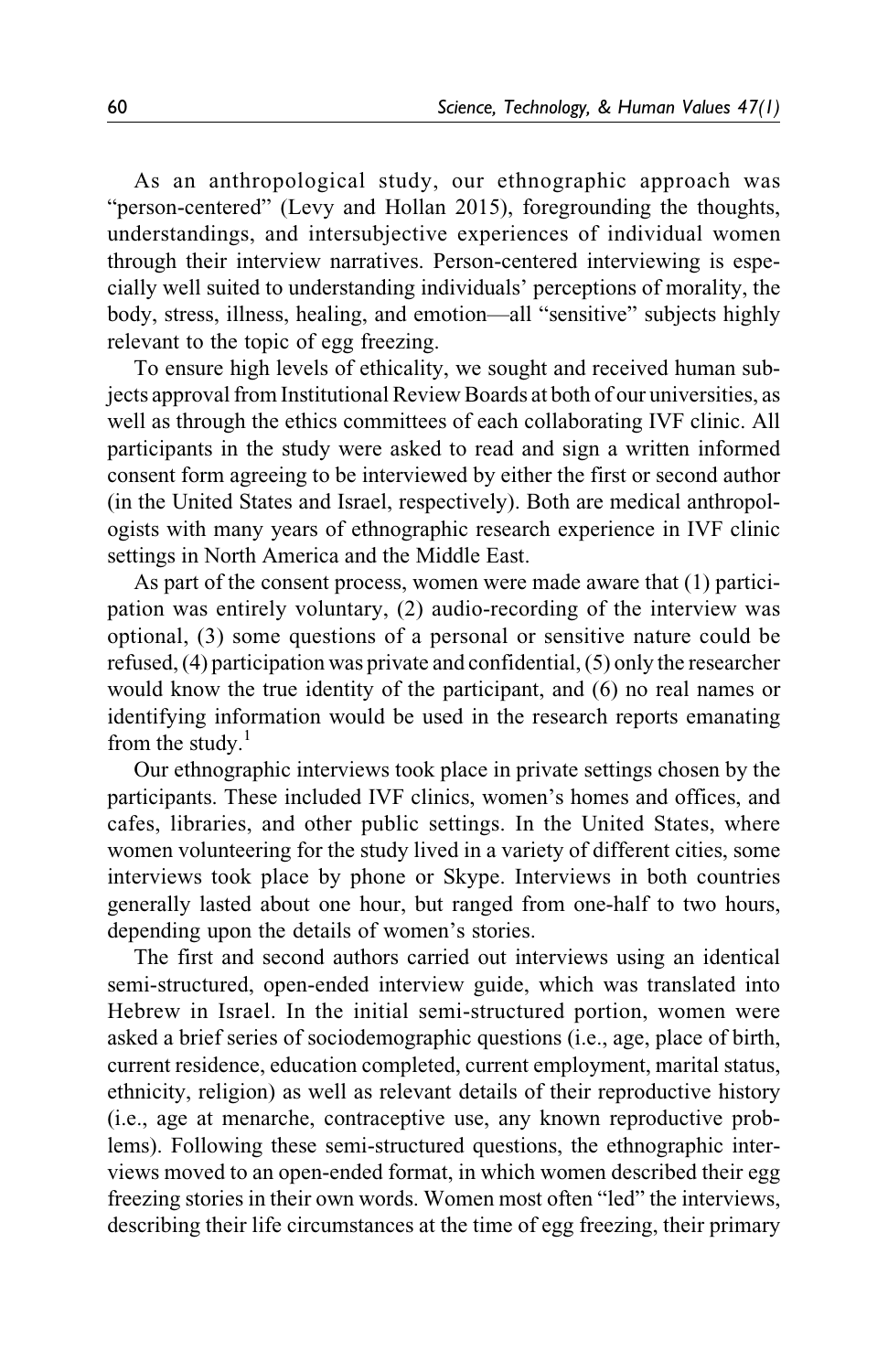motivations for undertaking the procedure, and their experiences of the actual process. Most women spoke freely and unprompted, sharing their thoughts, experiences, and challenges of egg freezing within the overall context of their lives.

Completed interviews were then transcribed verbatim by trained research assistants. In Israel, interview transcripts were translated from Hebrew into English by a professional bilingual translator. Following transcription and translation, all interview transcripts were uploaded into a qualitative data analysis software program (Dedoose, version 4.3) for thematic content analysis, using a coding scheme codeveloped by the medical anthropologists. Sociodemographic information was transferred into Excel files for descriptive statistical analysis. As is usual for ethnographic research, the main analytic strategy was to systematically search for and examine themes and patterns emerging from the interview materials. Detailed interview synopses were also written and summarized for each individual in the study in line with the person-centered ethnographic approach. The research materials were shared between the two medical anthropologists, who were able to compare similarities and differences between the US and Israeli data.

Over the two years of the study, 150 women (114 American, 36 Israeli) who had completed at least one cycle of nonmedical egg freezing volunteered to participate in the study, making this the largest ethnographic study of egg freezing undertaken to date. At the time of egg freezing, 127 of 150 (85 percent) of these women were single. Of these single women, 45 of 127 (35 percent) had experienced relationship dissolution. In addition, six of the twenty-three married and partnered women in the study (26 percent) were in the midst of separations.

Taken together, fully one-third of the women in the study (51 of 150) cited relationship dissolution as the primary cause of their egg freezing as shown in [Table 1](#page-9-0). Eleven of these women were Israeli, representing nearly one-third (31 percent) of the Israeli total. The other forty were American women, representing slightly more than one-third (35 percent) of the American total. In other words, the rates of relationship dissolution among women pursuing egg freezing in the two countries were quite similar.

As also shown in [Table 1,](#page-9-0) these women were highly educated, with fully three-quarters of women (thirty-eight of fifty-one) having postbaccalaureate graduate degrees. All of them were employed, with careers primarily clustered in medicine, science and technology, law, academia, government, business, communications, psychotherapy, and the arts. The average age at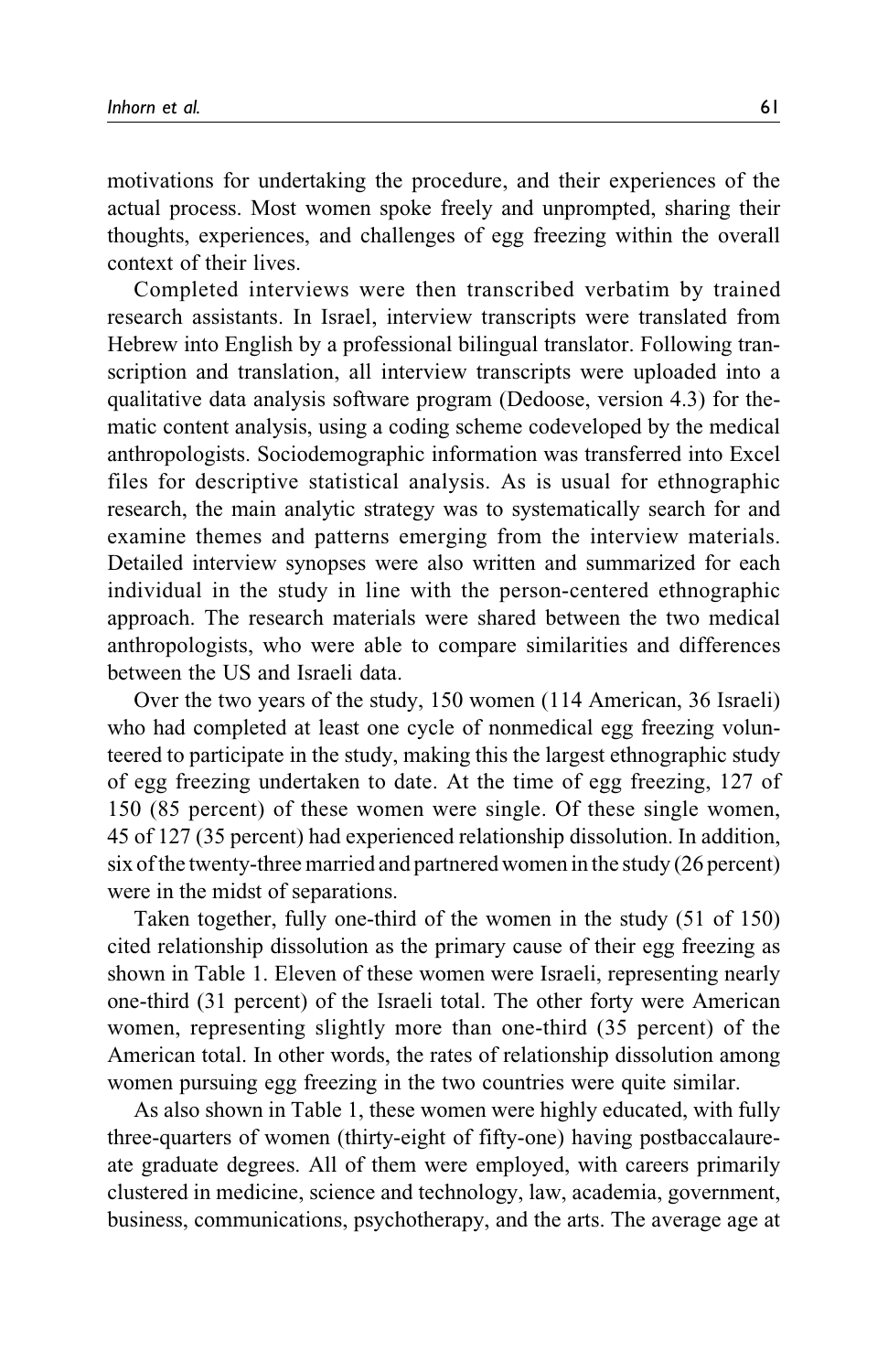<span id="page-9-0"></span>

|             | No. Nationality    | Residence<br>Place of | Education:<br>Degree<br>Highest | Profession                        | Freezing<br>Age at<br>똃 | Number<br>of Eggs<br>Frozen | Status at Egg<br>Relationship<br>Freezing | Status at Time<br>Relationship<br>of Interview |
|-------------|--------------------|-----------------------|---------------------------------|-----------------------------------|-------------------------|-----------------------------|-------------------------------------------|------------------------------------------------|
|             | Divorced/divorcing |                       |                                 |                                   |                         |                             |                                           |                                                |
|             | American           | California            |                                 | IT finance director               | 57                      |                             | Divorced                                  | Single                                         |
|             | American           | Maryland              | MBA<br>MA                       | Nurse practitioner                | 33                      |                             | Divorced                                  | Remarried with<br>금.<br>E                      |
|             | American           | North                 | ₹                               | Higher education                  | ဇ္တ                     | 23                          | Divorced                                  | Remarried                                      |
|             |                    | Carolina              |                                 | administrator                     |                         |                             |                                           |                                                |
| 4           | American           | Texas                 | SA.                             | Environmental                     | 36                      | ಸ                           | Divorced                                  | Partnered                                      |
|             |                    |                       |                                 | communications                    |                         |                             |                                           |                                                |
|             | American           | Washington,<br>o<br>D | 음                               | Professor                         | 88                      | 20                          | Divorced                                  | Remarried with<br>child                        |
| ç           | American           | Virginia              | MBA                             | Lobbyist                          | 55                      | ≌                           | Divorced                                  |                                                |
|             | American           | Washington,<br>2d     | $\sum_{i=1}^{n}$                | Project manager,<br>international | ₹                       |                             | Divorced                                  | Engaged<br>Single                              |
|             |                    |                       |                                 | development                       |                         |                             |                                           |                                                |
| $\infty$    | American           | Maryland              |                                 | Planetary scientist               | 37                      |                             | Divorced                                  | Partnered                                      |
| ç           | American           | Virginia              | 윤정                              | Publishing sales<br>director      | $\frac{1}{2}$           | ≌                           | Divorced                                  | Partnered                                      |
| $\subseteq$ | American           | Washington,<br>o<br>D | $\mathbf{a}$                    | Attorney                          | 38                      |                             | Divorced                                  | Single                                         |
| $=$         | American           | Washington,<br>20     | MBA                             | IT headhunter                     | 38                      | 28                          | Divorced                                  | Single                                         |

*(continued)*

Table 1. Study Participants Experiencing Relationship Dissolution. **Table 1.** Study Participants Experiencing Relationship Dissolution.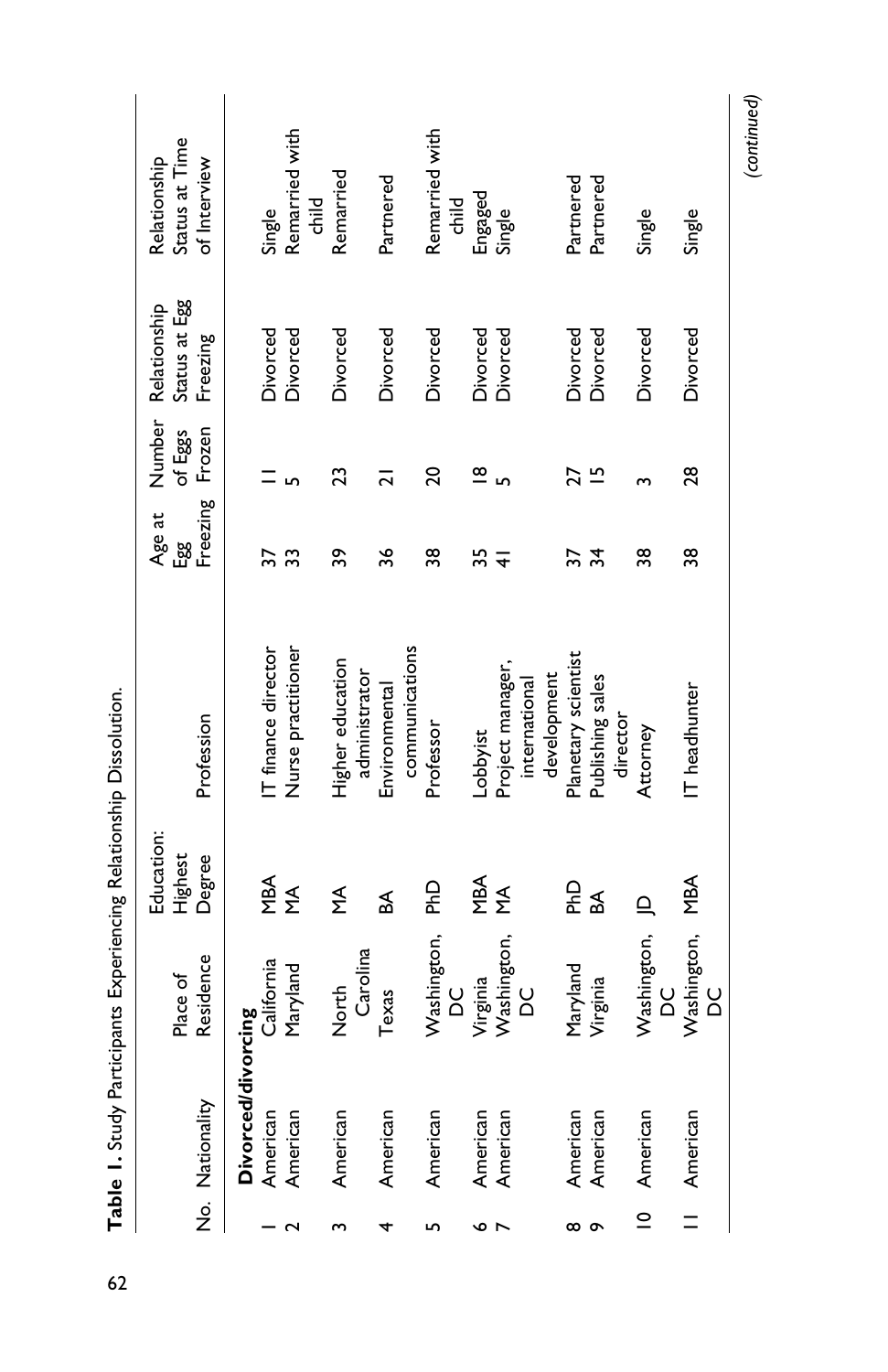|                               | Table I. (continued) |                      |                          |                       |                    |                   |                               |                                       |
|-------------------------------|----------------------|----------------------|--------------------------|-----------------------|--------------------|-------------------|-------------------------------|---------------------------------------|
|                               |                      | Place of             | Education:<br>Highest    |                       | Age at<br><u>명</u> | Number<br>of Eggs | Status at Egg<br>Relationship | Status at Time<br>Relationship        |
|                               | No. Nationality      | Residence            | Degree                   | Profession            | Freezing           | Frozen            | Freezing                      | of Interview                          |
| $\overline{a}$ $\overline{a}$ | American             | Maryland             | 요                        | Physician             | 37                 | $\tilde{=}$       | Divorced                      | Newly partnered                       |
|                               | American             | California           | $rac{4}{2}$ $rac{6}{2}$  | Nurse                 | 39                 |                   | Divorced                      | Partnered                             |
| $\overline{4}$                | American             | Virginia             |                          | Healthcare regulator  | $\overline{37}$    |                   | Divorced                      | Single                                |
| $\overline{5}$                | American             | Maryland             | <b>Her</b>               | Healthcare            |                    | $\infty$          | Divorced                      | Partnered with                        |
|                               |                      |                      |                          | consultant            |                    |                   |                               | child                                 |
| $\leq$ $\overline{\sim}$      | American             |                      | 8                        | IT financial director | 57                 | শ্ৰ               | Divorced                      | Single                                |
|                               | American             | Virginia<br>Maryland | MBA                      | Business analyst      | $\overline{4}$     |                   | Divorced                      | Single with child                     |
|                               |                      |                      |                          |                       |                    |                   |                               | from ex-husband                       |
| $\frac{\infty}{\infty}$       | American             | Virginia             |                          | Military officer      | ន្ត ន              | 으                 | Divorced                      |                                       |
|                               | British-American     | California           | Σ₹<br>Σ                  | Attorney              |                    | $\subseteq$       | Divorcing                     | Single<br>Single<br>Single with child |
| $\mathsf{S}$                  | lsraeli              | Tel Aviv             | $\sum_{\mathbf{\Sigma}}$ | Teacher               | 36                 | $\infty$          | Divorced                      |                                       |
|                               |                      |                      |                          |                       |                    |                   |                               | from ex-husband                       |
|                               | Israeli              | Haifa                |                          | IT human resources    | 32<br>38           |                   | Divorced                      |                                       |
|                               | Israeli              | Haifa                | ∑ ∑ ∑<br>≥ ≥ ∑           | Therapist             |                    |                   | Divorced                      |                                       |
| $\boldsymbol{\mathcal{Z}}$    | Israeli              | Tel Aviv             |                          | Bartender             | 33                 | ₫                 | Divorced                      | Single<br>Single<br>Single            |
|                               | Separated/separating |                      |                          |                       |                    |                   |                               |                                       |
| $\overline{24}$               | Israeli              | Tel Aviv             | 58                       | Construction          | 36                 | $\infty$          | Married                       | Separated with                        |
|                               |                      |                      |                          | contractor            |                    |                   |                               | child                                 |
| 25                            | American             | Connecticut          | \$                       | Small business        | 39                 |                   | Married                       | Separated                             |
|                               |                      |                      |                          | owner                 |                    |                   |                               |                                       |

*(continued)*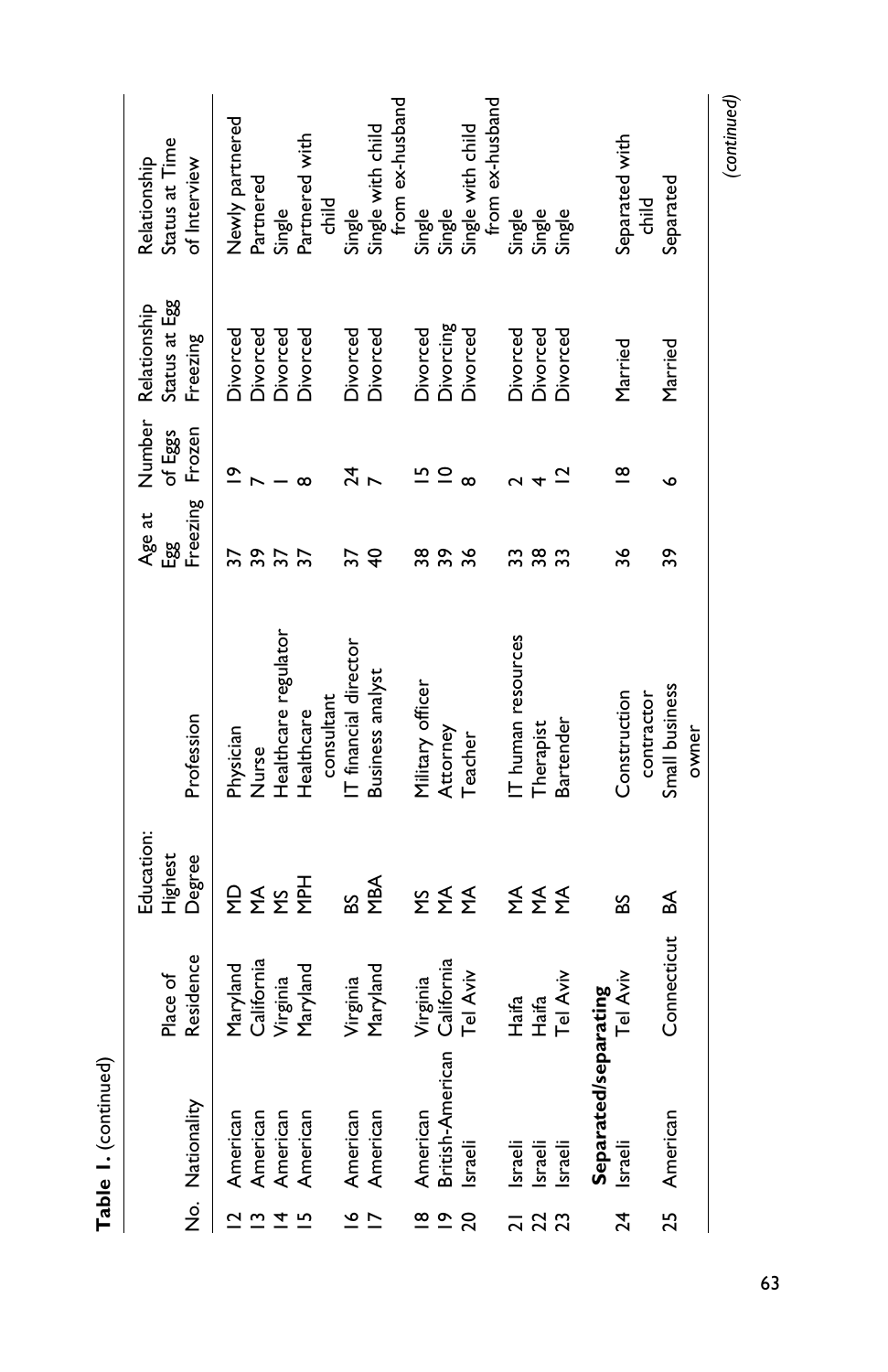|               | No. Nationality   | Place of           | Education:<br>Highest   | Profession                      | 덇                       | of Eggs                 | Status at Egg<br>Age at Number Relationship<br>Freezing | Status at Time<br>Relationship<br>of Interview |
|---------------|-------------------|--------------------|-------------------------|---------------------------------|-------------------------|-------------------------|---------------------------------------------------------|------------------------------------------------|
|               |                   | Residence          | Degree                  |                                 | Freezing                | Frozen                  |                                                         |                                                |
|               | 26 American       | Washington,<br>ပ္တ | $\overline{a}$          | Attorney                        | $\overline{\mathsf{F}}$ | $\infty$                | Married                                                 | Separating with<br>child                       |
| 27            | American          | Carolina<br>North  | ≨                       | Graduate student                | 38                      | 24                      | Married                                                 | Separating                                     |
| 28            | American          | Virginia           | ≴                       | Employment<br>recruiter         | 36                      | 29                      | Partnered                                               | Separating                                     |
| 29            | Israeli           | Tel Aviv           | ₹                       | Musician                        | 36                      | 28                      | Partnered                                               | Separating                                     |
|               | Broken engagement |                    |                         |                                 |                         |                         |                                                         |                                                |
| 30            | American          | California         | $\frac{\Omega}{\Sigma}$ | Academic physician              | 38                      | 55                      | Prior divorce,<br>broke off<br>second                   | Single                                         |
| $\frac{1}{2}$ | American          | New York           | SS                      | Fashion designer                | 57                      |                         | engagement<br>Broke off                                 | Single                                         |
| ຊ             | American          | Washington,        | <b>MSc</b>              | Pharmaceutical                  | 38                      | ∞                       | engagement<br>Broke off                                 | Single                                         |
| 33            | American          | New York<br>8<br>D | $\frac{\Omega}{\Sigma}$ | Academic physician<br>executive | 35                      | $\overline{\mathbf{C}}$ | engagement<br>Broke off                                 | Single                                         |
| 34            | American          | New York           | MBA                     | Art curator                     | 43                      | $\tilde{ }$             | engagement<br>Broke off                                 | Single                                         |
|               |                   |                    |                         |                                 |                         |                         | engagement                                              |                                                |

*(continued)*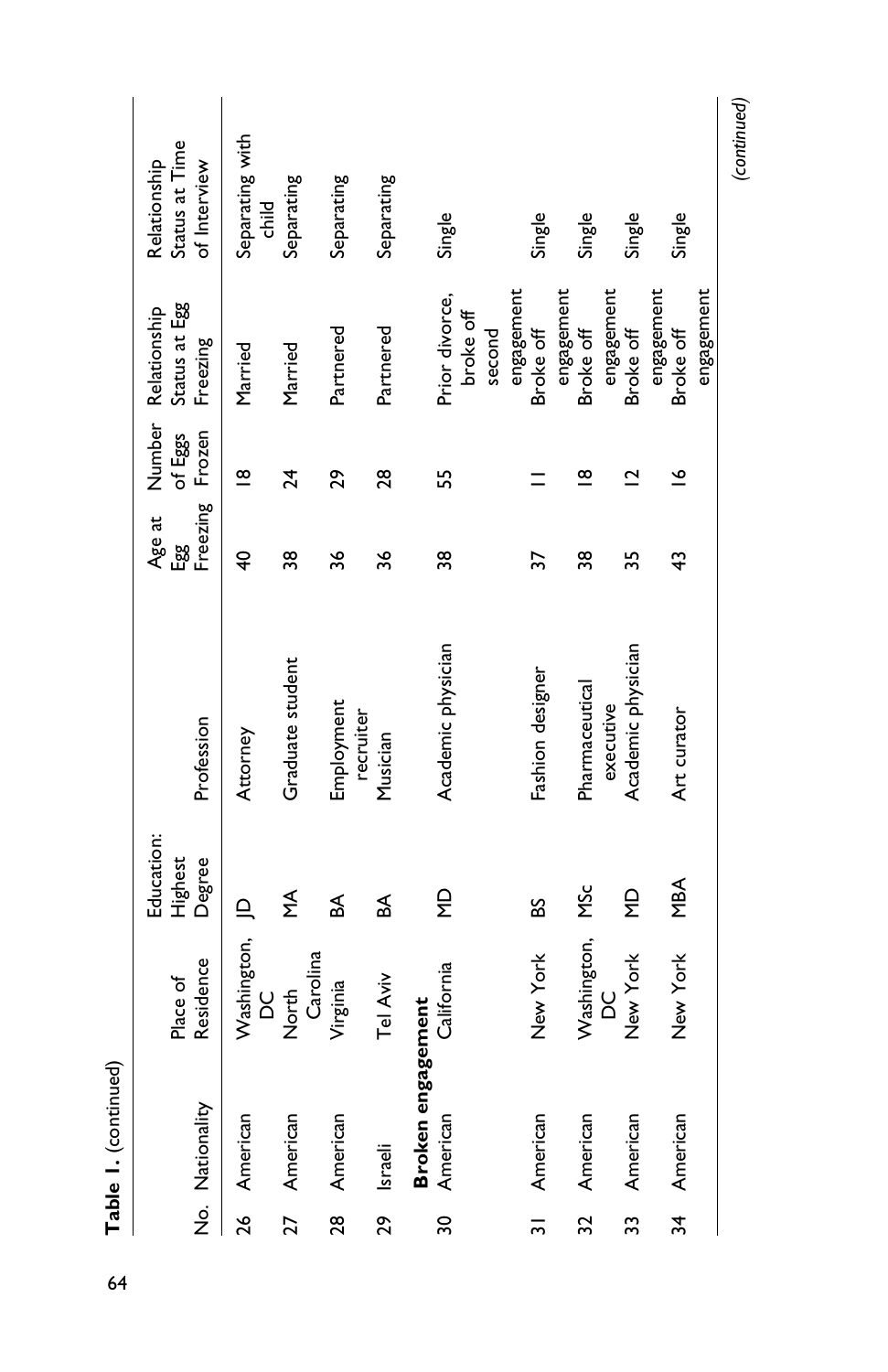|                 | Table 1. (continued) |                       |             |                            |                |                          |                     |                                   |
|-----------------|----------------------|-----------------------|-------------|----------------------------|----------------|--------------------------|---------------------|-----------------------------------|
|                 |                      |                       | Education:  |                            | Age at         |                          | Number Relationship | Relationship                      |
|                 |                      | Place of              | Highest     |                            | 덇              | of Eggs                  | Status at Egg       | Status at Time                    |
|                 | No. Nationality      | Residence             | Degree      | Profession                 | Freezing       | Frozen                   | Freezing            | of Interview                      |
|                 | Relationship breakup |                       |             |                            |                |                          |                     |                                   |
| 35              | American             | California            | SA,         | Start-up                   | 33             | $\overline{\phantom{0}}$ | Broken up           | Single                            |
|                 |                      |                       |             | communications<br>director |                |                          |                     |                                   |
| 37              | American             | California            | MBA         | IT CEO                     | 34             |                          | Broken up           |                                   |
|                 | American             | Washington,           | MPA         | Healthcare policy          | 36             | ৺                        | Broken up           | Single<br>Single                  |
|                 |                      | o<br>D                |             | maker                      |                |                          |                     |                                   |
| 38              | American             | Washington,<br>8<br>D | $\triangle$ | Lobbyist                   | 55             | 23                       | Broken up           | Single                            |
|                 | American             | Maryland              |             | Physician                  | 38             |                          | Broken up           |                                   |
| $B + 4$         | American             | Maryland              | 오 오         | Physician                  | ვ <sub>ი</sub> |                          | Broken up           | Single<br>Single<br>Single        |
|                 | American             | Washington,<br>o<br>Q | <b>PP</b>   | Career coach               |                | $\subseteq$              | Broken up           |                                   |
|                 | American             | New York              |             | <b>Journalist</b>          |                |                          | Broken up           | Partnered                         |
| <del>4</del> ਹੈ | American             | California            | 폭동목         | Nonprofit director         | 8<br>25        |                          | Broken up           | Single                            |
| $\frac{4}{5}$   | American             | Overseas              |             | Humanitarian aid           | 36             |                          | Broken up           | Single                            |
|                 |                      |                       |             | worker                     |                |                          |                     |                                   |
| 45              | American             | California            | ₹           | Paralegal                  | 38             | $\overline{4}$           | Broken up           | with child from<br>Single mother, |
|                 |                      |                       |             |                            |                |                          |                     | ex-partner                        |
|                 |                      |                       |             |                            |                |                          |                     | (continued)                       |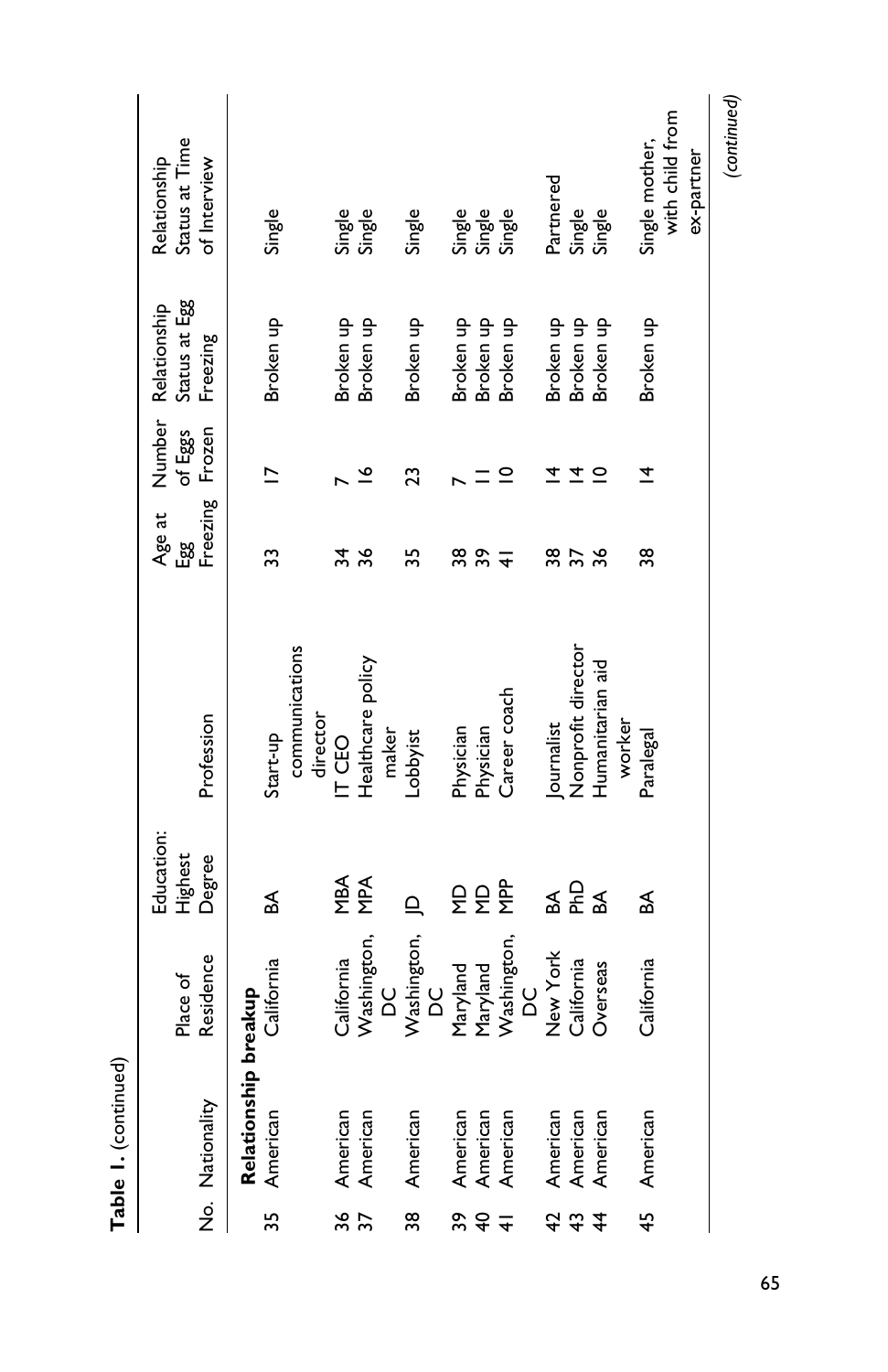| ٠ |
|---|

|    | No. Nationality                                           | Residence<br>Place of | Education:<br>Degree<br>Highest | Profession             |   | Freezing Frozen | Age at Number Relationship<br>Egg of Eggs Status at Egg<br>Freezing | Status at Time<br>Relationship<br>of Interview |
|----|-----------------------------------------------------------|-----------------------|---------------------------------|------------------------|---|-----------------|---------------------------------------------------------------------|------------------------------------------------|
|    | 46 American                                               | Connecticut MD        |                                 | Physician              |   |                 | Broken up                                                           | Single mother,<br>with donor child             |
| 47 | Israeli                                                   | Tel Aviv              |                                 | Biologist              |   |                 | Broken up                                                           |                                                |
| ₽  | Israeli                                                   | Tel Aviv              | ទី ₹ ≨<br>ក                     | roject manager         | ٥ |                 | Broken up                                                           |                                                |
| ÷  | Israeli                                                   | Haifa                 |                                 | Graduate student       |   |                 | Broken up                                                           | Single<br>Single<br>Single                     |
|    |                                                           |                       |                                 | caretaker<br>and child |   |                 |                                                                     |                                                |
|    | 50 Israeli                                                | Haifa                 | $\frac{\Omega}{2}$              | Physician and          |   |                 | Broken up                                                           | Single                                         |
|    | 51 Israeli                                                | Haifa                 | ≨                               | HR manager<br>teacher  |   |                 | Broken up                                                           | Single                                         |
|    | Note: IT — information tochoology : HB — burman resources |                       |                                 |                        |   |                 |                                                                     |                                                |

Note:  $IT =$  information technology;  $HR =$  human resources.  $Note: If = information technology; HR = human resources.$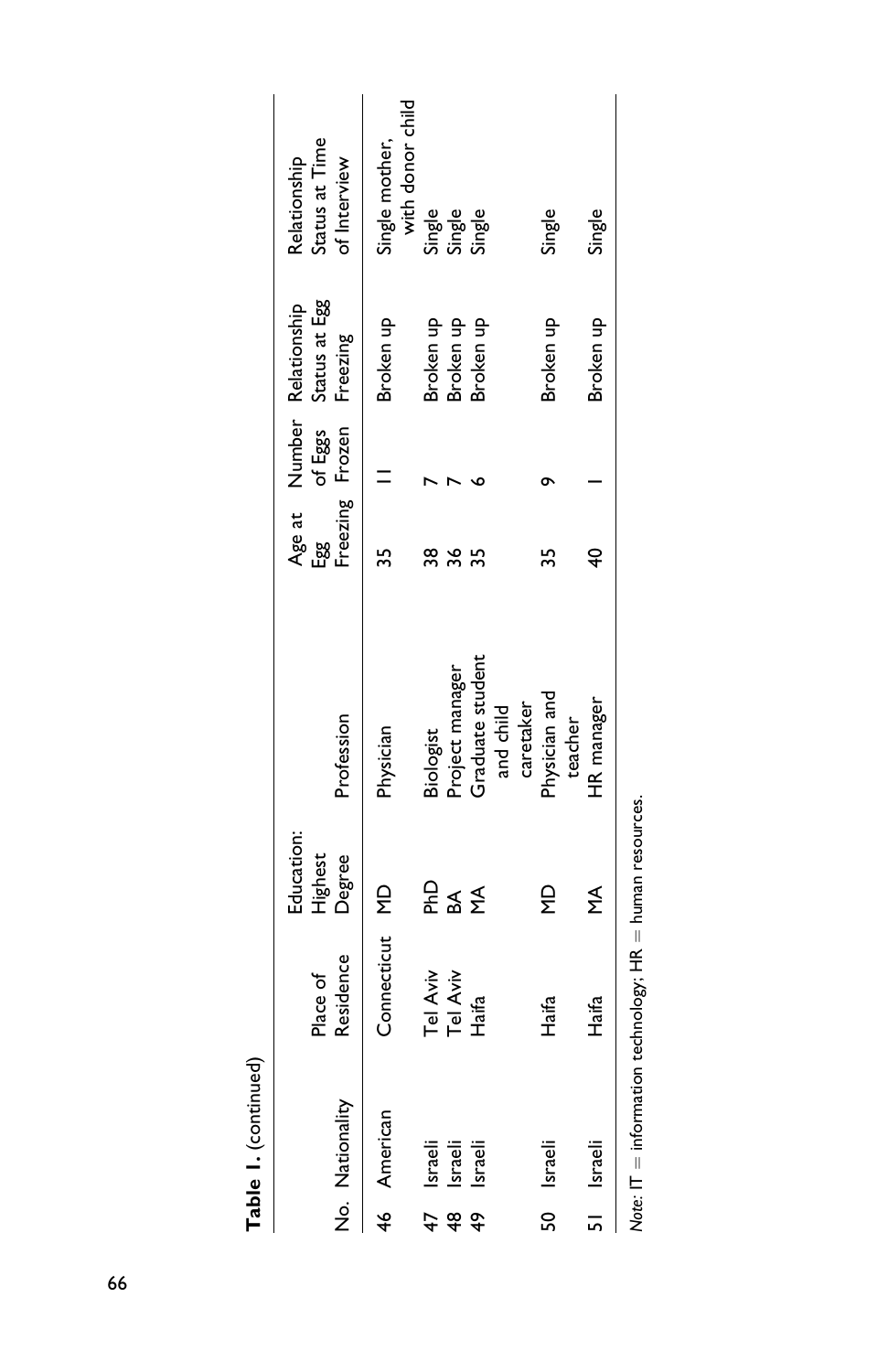which women froze their eggs was thirty-seven, and the average number of eggs frozen was fifteen.

Among those women affected by relationship dissolution, twenty-three women were divorced or divorcing (45 percent), six were in the process of separating or were separated (12 percent), five had experienced broken engagements (10 percent), and seventeen had broken up with long-term partners (33 percent). More than three-quarters of these women (forty of fifty-one or 78 percent) were still single at the time of the interview. However, ten of twenty-three divorcees (43 percent) had remarried or repartnered, using egg freezing on the road to repairing their disrupted life course trajectories.

# **Egg Freezing at the End of Romance—A Technology of Despair and Repair**

Early on in our study, the first author interviewed an American IVF physician, who was one of the pioneers of egg freezing and banking in the United States. Reflecting on his patient population, he connected the rise of egg freezing to relationship dissolution in the United States:

Ok, so right now, the profile is a woman age thirty-seven to almost forty, mainly thirties, who has either recently experienced some kind of social shock or trauma, like a divorce or a breakup, or some other kind of loss. Yeah, that's—it's not always a breakup of a relationship, sometimes these women are in stable relationships, but whatever the shock is has really diverted them away from the idea of making a baby. You know, thirty-seven or thirty-eight, they can't—they can't waste much time and they are terrified of letting the cards fall as they may. They are mostly professional women. But not all ... . They're coming for the same reason. There's been a trauma. Or there's been a little light bulb going off in their head that basically says, "Oh my god, I'm not married or I haven't had kids yet and I'm thirty-seven, thirty-eight, what am I going to do?"

Although this physician's focus on "trauma" surprised the first author at the time, his words were, in fact, prescient. As our own study progressed, we learned that approximately one-third of the women in our study were turning to egg freezing because of relationship dissolution, including the majority who were divorced or in this process. These figures are actually less than the overall divorce statistics in the two countries. In the United States, 44.6 percent of marriages end in divorce ([Centers for Disease](#page-27-0)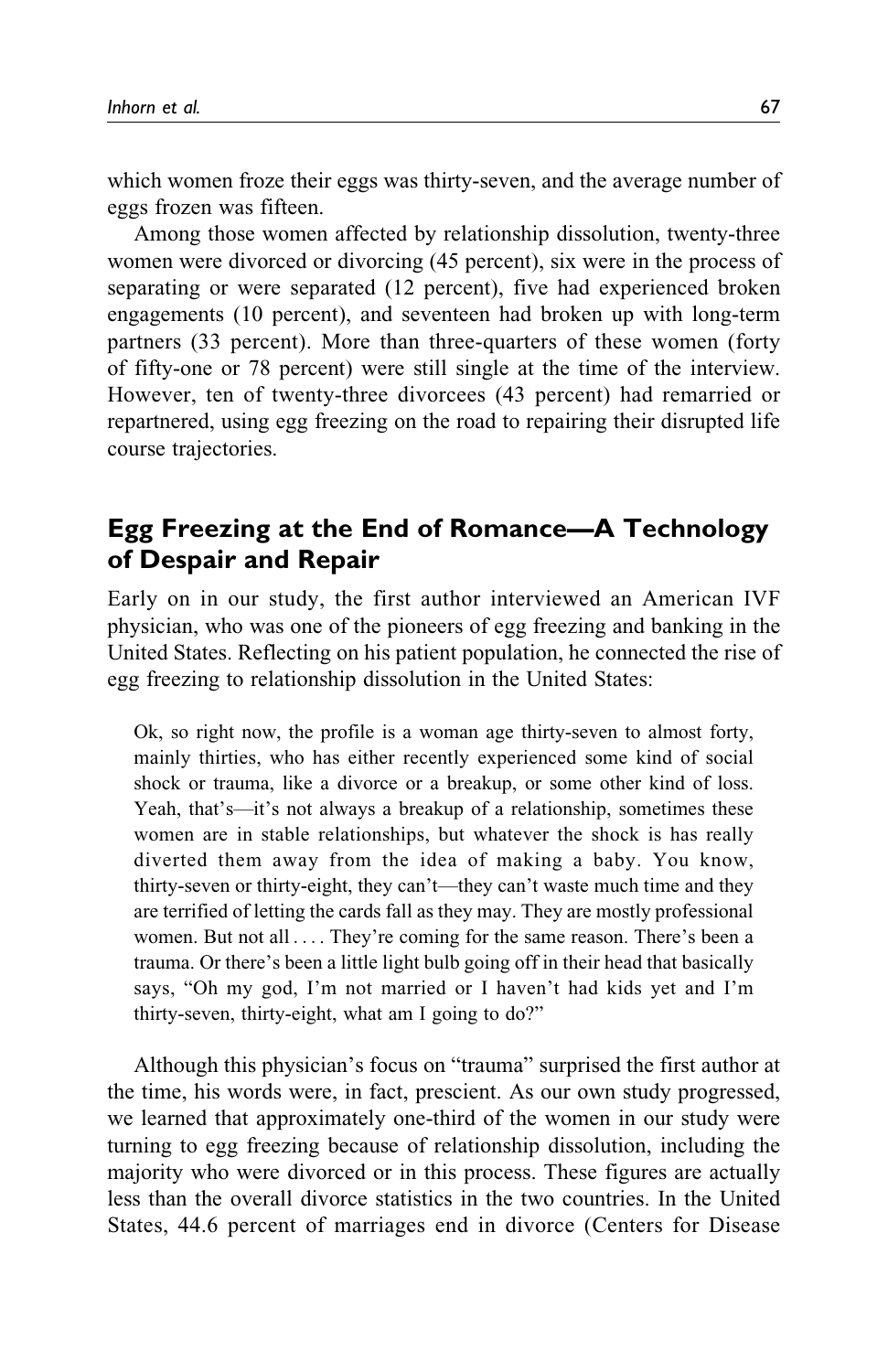[Control 2017](#page-27-0)), although the percentage is significantly less for educated women [\(Lehrer and Son 2018](#page-29-0); [Pessin 2018\)](#page-29-0). But 60 percent of divorces in America involve spouses between the ages of twenty-five and thirty-nine in other words, during women's prime reproductive years. Among Israeli Jewish couples, 32.7 percent of couples divorce, with forty-two being the average age for men and 39.5 for women [\(Central Bureau of Statistics,](#page-27-0) [Israel 2019\)](#page-27-0).

All of the women in our study were already in their thirties when they experienced relationship dissolution, thereby bringing issues of future childbearing to the fore. Many had been in long-term relationships with their partners and thus were hurt and despairing when these relationships, in which they had invested time, energy, and emotion, ultimately fell apart. Some women cried when retelling their stories. Those who had loved their partners described themselves as "heartbroken," even "devastated." Some women admitted that it took them months, even years, to "recover" from their breakups. Other women whose partners had betrayed them in one way or another were bitter, even livid. Many women used negative epithets to describe their ex-husbands and ex-partners, calling them "assholes," "big jerks," "narcissists," even "psychopaths." Divorces themselves were often described as "acrimonious," "antagonistic," "contentious," "soap opera-ish," and "passive aggressive." The verb "dragged" was often use to describe the ways in which difficult, complicated, and often costly divorce cases dragged on.

Women in this study had a variety of different stories to tell about their divorces, separations, broken engagements, and relationship breakups. American women's breakup stories involved men's infidelity, controlling behavior, career ambitions, and sexual rejection. However, the major reason for relationship dissolution among both American and Israeli women was men's unreadiness for fatherhood. Sometimes, this was due to partners' age differences, especially in breakup stories from Israel, but sometimes it had to do with men's lack of overall maturity. We describe each of these causes of relationship dissolution in turn, focusing on the voices of women themselves as they reveal feelings of anger, betrayal, disappointment, and despair.

But as these vignettes also show, women were not helpless and hapless victims. In each case, they took proactive measures to protect themselves and their future fertility—by turning to egg freezing. Some women took a year or more following breakups to make such egg freezing decisions. Others resolved to freeze their eggs within weeks or months of separation. Egg freezing was also undertaken in the midst of relationship dissolution, often leading to complicated breakup stories and egg freezing logistics.[2](#page-27-0)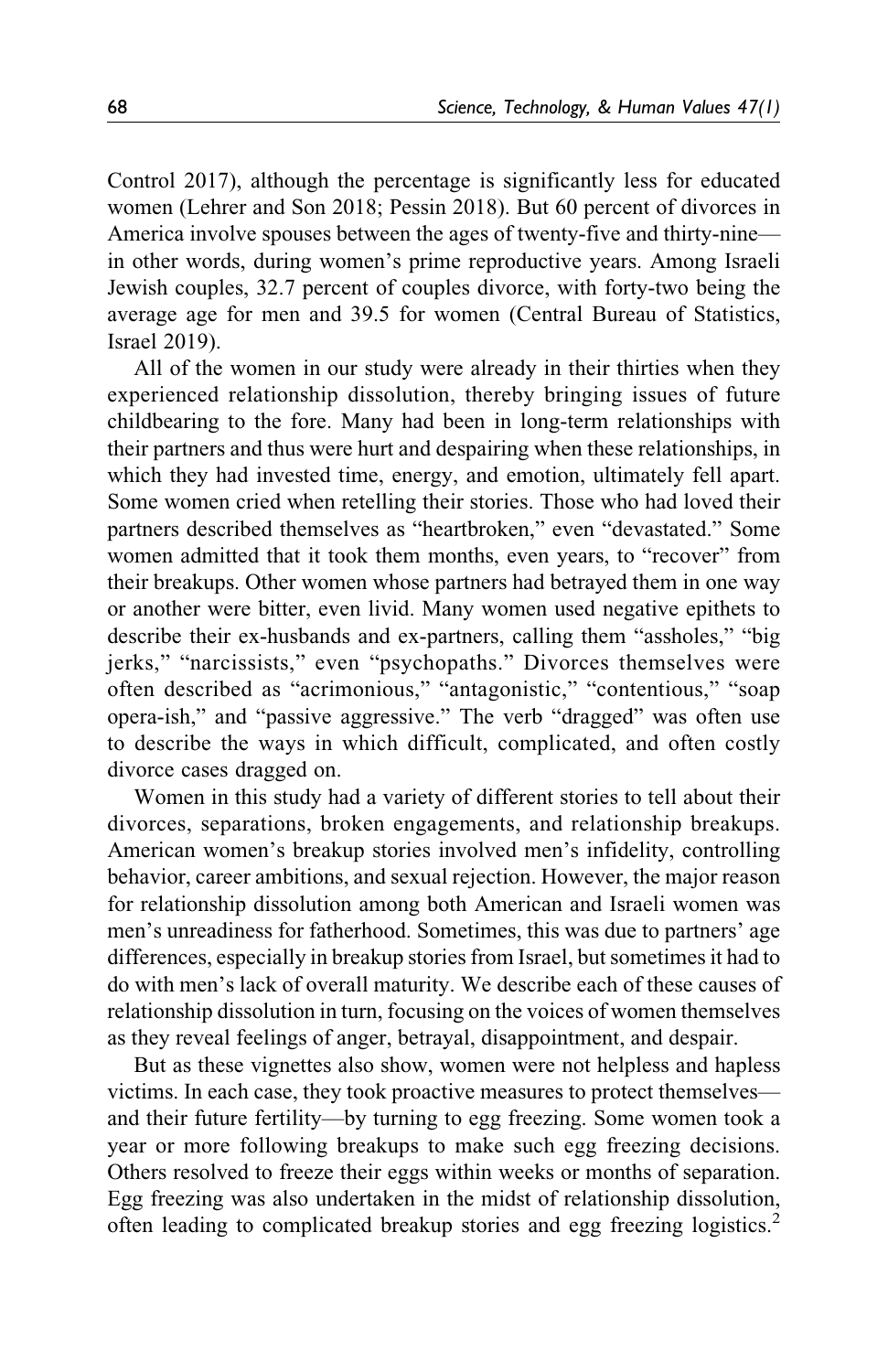However, as these women's stories will show below, egg freezing at the "end of romance" also offered recuperation—the potential to repair women's biographical life courses after relationships had been broken.

### *Men's Infidelity*

One genre of relationship dissolution that was particularly pronounced among the American women in this study involved a husband's infidelity, always accompanied by deceit, and sometimes by emotional abuse and substance use. In most of these cases, infidelity and its consequences ultimately led to divorce.

Anna, an American IT finance director who had married in her early twenties, discovered that her husband had been cheating on her for over a decade of marriage, as she described:

I think he had been unfaithful, frankly, throughout the whole marriage ... . So, we separated at thirty-one, but if you believe it, the divorce dragged on for like three and a half years. You know, I was very young when I was married, so I hadn't really dated that much. And to be honest with you, Marcia, I really wasn't really ready up until late last year. I really wasn't. For me, it was a bit of a traumatic experience ... . I was kind of a naive type of a girl. I was very protected. I had a very protective childhood. I went to private schools my entire life, and like kind of always—luck had always worked out for me. But I see now the flip side, that you're not sort of prepared for something like that ... . I think it took maybe about five or six years to really be like, okay.

Elsa had already turned thirty when she married her husband. Together, they headed overseas for foreign service jobs. But when Elsa became pregnant and miscarried at the age of thirty-six, her marriage began falling apart:

He was apparently cheating for a while and everybody knew except for me kind of thing [laughing]. My husband was unfaithful and had a bunch of other issues. But once I lost the pregnancy, he admitted to me that he didn't feel ready to be a father and that he was secretly relieved, and then once I realized that children were probably not going to happen with this man, it didn't seem like there was much point in staying in the relationship. And I didn't actually find out about the infidelity until I'd already moved out, so ... . It took two years for the divorce to come through because he was overseas for much of it, and we had some disagreements about how we would split things up, and it was challenging. But it was during that window of time actually, before my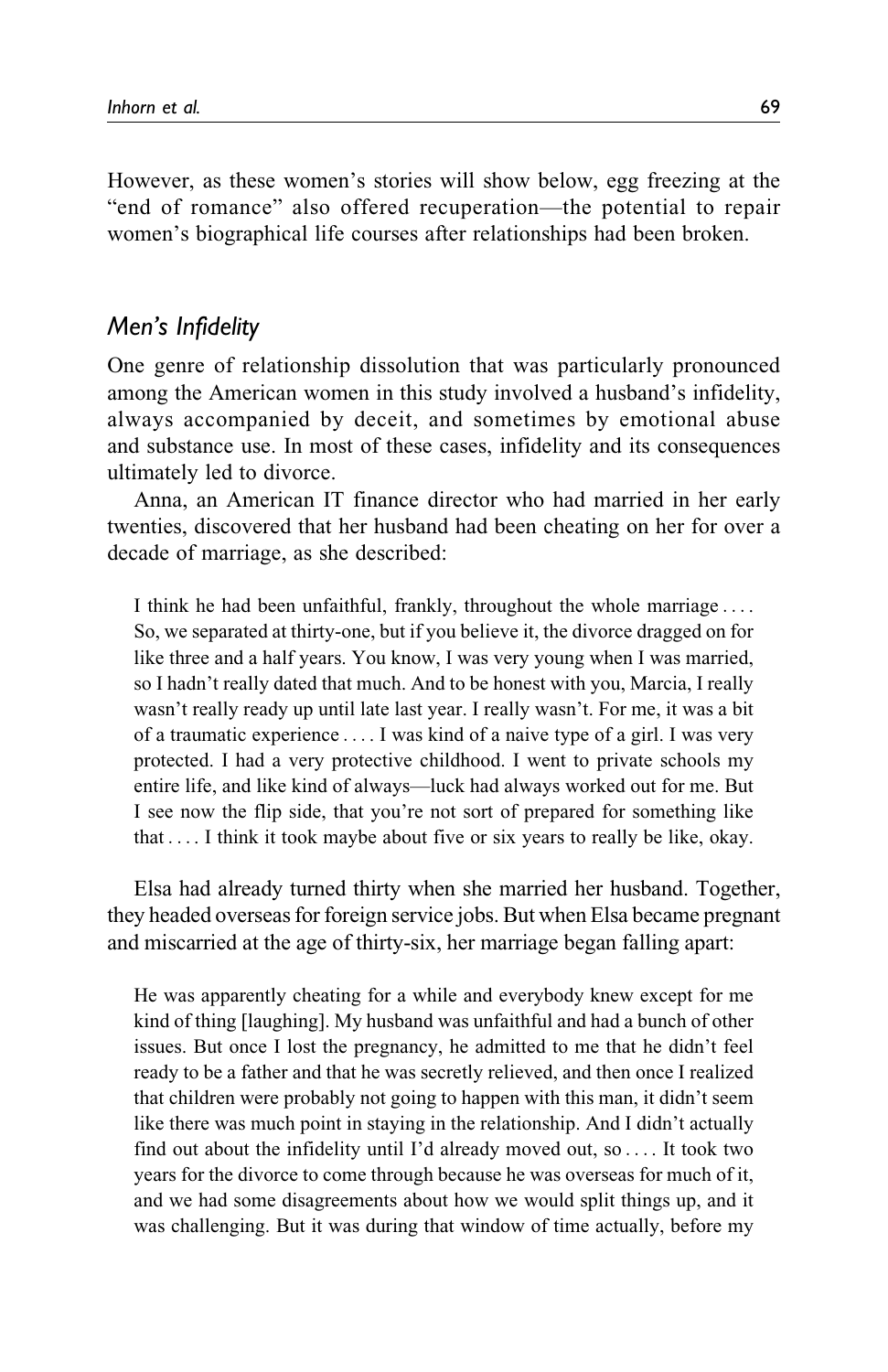divorce came through but after we were separated, that I made the decision to freeze my eggs.

Freezing eggs upon the discovery of infidelity was one of the most despairing moments for women, as it also involved crucial decisions about whether to reconcile or leave a relationship with an untrustworthy man. Sadie, an American business analyst, volunteered for the study because she thought her situation might be "different." She had been with her husband for fourteen years and already had a young son when she discovered that her husband was living a "double life." Calling herself a "broken-hearted single mother," she explained:

He was an alcoholic. He had been unfaithful. I didn't know this until after the separation, but I, you know, suspected some things. But I just didn't think he was capable of these things. The irony being that he—he ended up getting someone pregnant by accident.

So, [laughing] it's just ironic ... it was during our separation, but it was sort of during a time I thought we were reconciling. But he remains very awful and antagonistic and dragged me through a four-year divorce ... and I don't know why, because he was the one that, you know, had created the situation. He was already with this person, with this other person with a child and you know, it's awful. He's just awful ...I've been trying to make peace with that and I, you know, still struggle with, you know, a lot of the betrayal and the marriage and the divorce and how it continues, the antagonism continues. So there's a lot of things that I still am kind of not quite whole on.

One evening, when viewing a video of her now seven-year-old son as a toddler, Sadie was seized with longing for those happier days and perhaps for a future with another child. Having already turned age forty, Sadie used all of her savings for one low-yielding cycle of egg freezing, "trying to invest in some part of my future," she explained.

## *Men's Controlling Behavior*

Not all marriages and breakups were as long or drawn out as Anna's, Elsa's, or Sadie's. But even short marriages and breakups could be quite difficult and traumatic. Several women in this study made quick exits from marriages when men's behavior changed from "charming" to "controlling." Kara, an American engineer who was also a practicing Catholic, was hoping for an official annulment from the Church at the time of our interview.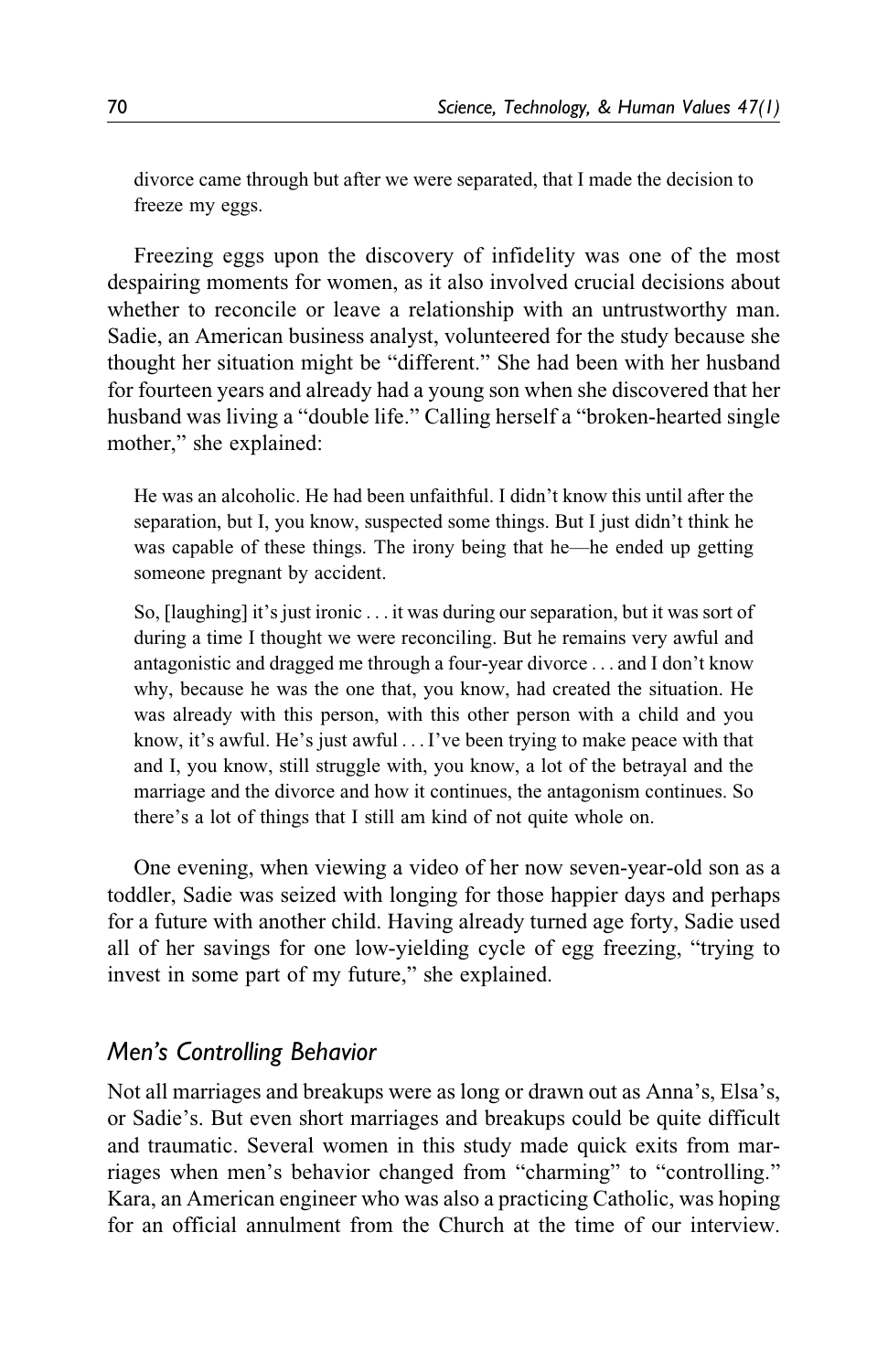Her husband, who she described as having "narcissistic personality disorder," was making it as difficult as possible, after drawing out their divorce proceedings unnecessarily:

Once we got married, all of a sudden [he] became very controlling and dominating ... . He had never been married before [in his forties]. And yeah, that was a huge red flag ... . You know, he kind of talked me [into marriage]. I mean, very manipulative, you know, very charming, very whatever, you know? So, some of these guys are just really good at their craft, you know? And—he manipulated everyone in his whole life ... even my family, friends, like, they all thought he was amazing. You know, I thought he was amazing, too! ... I had no choice but to get out, dealing with someone like that ... . He knew that I wanted to have kids, but then he was mad that I was leaving him. So then he decided time was the most precious thing for me. And he was going to extend that as long as possible to—as like a passive aggressive tactic—to get back at me for doing that ... . I think coming out of such a short, difficult marriage, and obviously, I made a mistake—I didn't want to be rushed to get into another relationship, just because I wanted to have kids again or rush to get married again because of my biological clock. So, it [egg freezing] was a decision to hopefully extend the clock a little bit. So, I had a little bit more time to be able to recover from this... not rush to make another, essentially, bad decision.

Sarah, who was an academic physician at an American university, froze her eggs at age forty-one, following marriage to a fellow physician, who she also discovered was rigidly controlling. Speaking of her ex-husband, Sarah admitted:

I didn't know him very long. I met him in I think February or March at a [medical specialty] conference. So we just met a few times. We talked on the phone. So I didn't know him very well. I think we married the idea of each other, which probably a lot of people do ... and yet he wanted to dictate everything I did, from the underwear I wore, to the people I talked to, to the toothpaste I used ... . I think it definitely affected me when I meet people ...I would rather be with someone who respects my value system, than imposes theirs on me and says "No."

### *Men's Career Ambitions*

Although Sarah had made the wrong choice when she married her controlling husband, she thought she had made the right choice when she became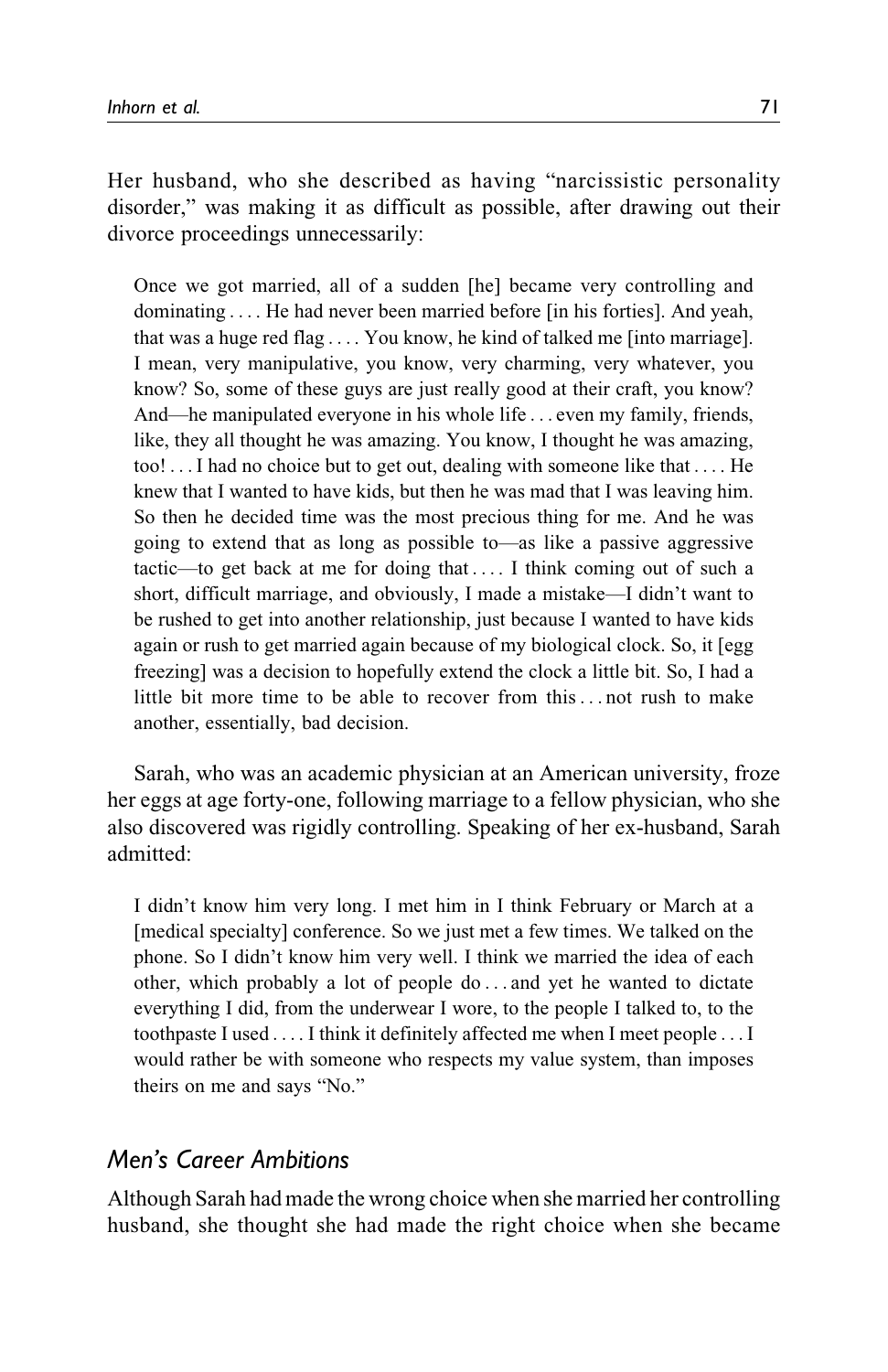engaged again. However, her fiancé effectively abandoned their relationship, breaking off their engagement before moving across the country for an additional professional degree. Three years later, at the time of our interview, Sarah had just learned that her former fiancé was engaged to someone else. "So, it's kind of ironic that it ended because he wasn't ready to get married, but now he's finishing school. A lot of life has to do with what stage we're in."

Sarah was one of several women who were married, or in a "pretty serious relationship," with men who did not want to make professional sacrifices in order to stay with their partners. Career moves were usually involved in these breakups, along with changes of heart that were not always explicable.

Lisa, a lobbyist in Washington, DC, was involved with a man who finally got his "dream job" in the foreign service and left her:

He got in, and then we had to make the decision if I'm going to go with him or not, and it was this horrible, yearlong, back and forth on what we should do, and then finally we decided I'm not going to go, and so he left. He went [overseas] and I stayed ... . Oh, it was so horrible. Because we were, probably, as close to, you know, getting married and all that, as anybody else I know. We would've been fine. But that's his dream and he needed to live it and it didn't make sense for me ... to give up everything just for the relationship.

Lisa talked to her doctor because her stress levels were so high, and she ended up having a conversation about egg freezing:

So it was in the middle of all that ... and it was hard, I mean, emotionally ...I was kind of like, "What else am I going to do?" This is the best option I have right now, so I'm not going to be upset about it. I'm going to feel good that at least I'm doing something.

Similarly, Laila, who had met her husband in her early twenties and had been with him for fourteen years, found herself alone at the age of 38.5. Her husband had a prominent career overseas in the humanitarian community. But when Laila asked him to return to the States and start a family with her, he became what she describes as "just very super weird," followed by "ghosting" her. Commenting on her subsequent divorce and egg freezing, Sarah explained:

It's like I was divorcing myself. It's like there's no evidence of the relationship ... . I think he feels a lot of guilt for many things—most, you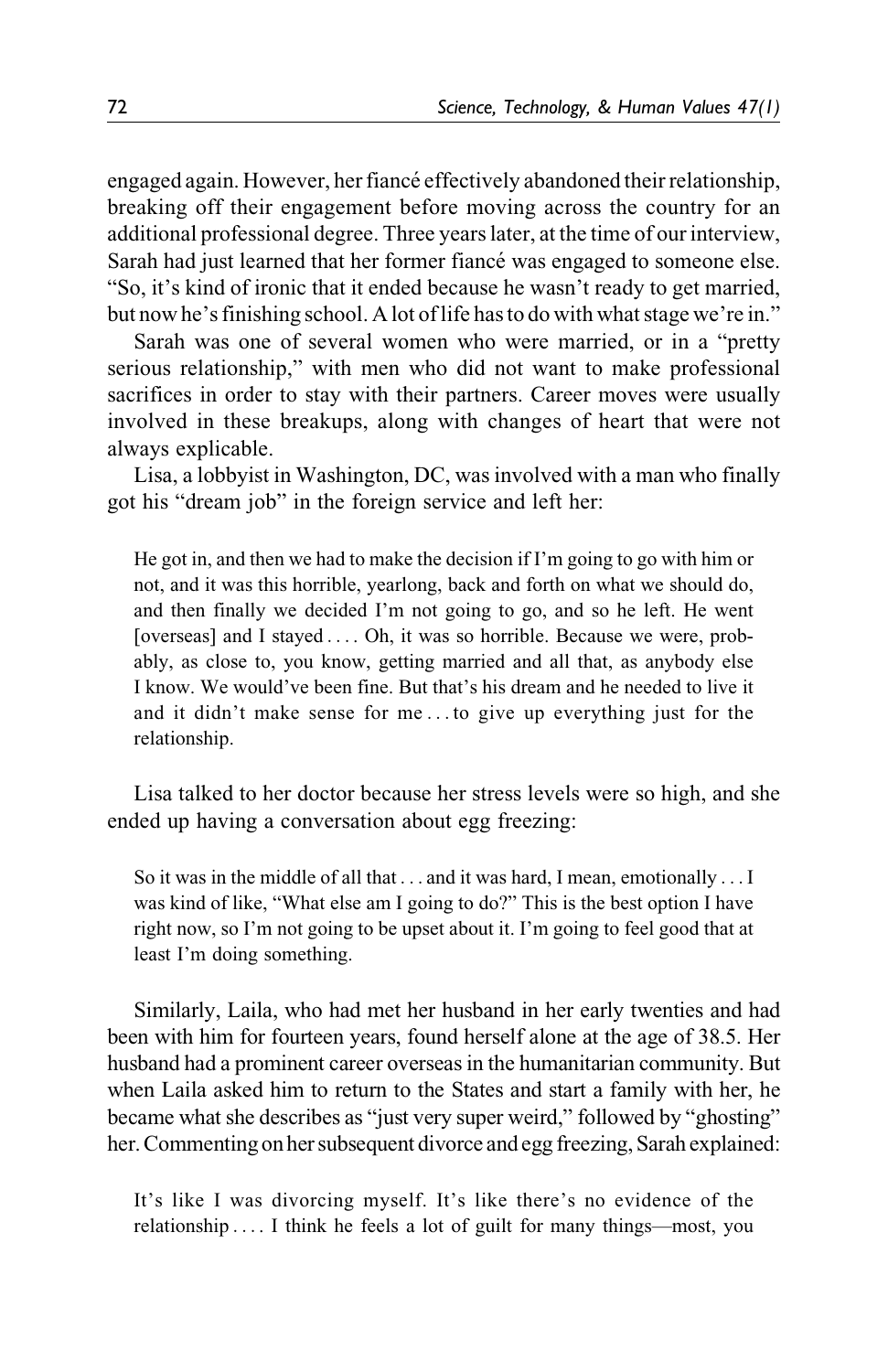know, like, essentially abandoning the relationship ... . It's hard because you're plotting along, and you have to make decisions because you can't just bury your head in the sand at my age. Like, what are your choices going to be? ...In the end, after like ten months and many, many thousands of dollars, I have what I call "my three golden eggs."

# *Men's Sexual Rejection*

While Lisa and Laila loved their partners but their partners left them, some women were the "leavers," even though they loved their partners. Irreconcilable differences often played a role—the most irreconcilable one being men's sexual rejection.

Jessica, a scientist working for the US government, had been together with her scientist husband—her "best friend"—for fourteen years. But she believed he was on the autistic spectrum, which had made her marriage increasingly untenable:

He is a very interesting person. I think he is definitely somewhere on the Asperger spectrum and I was the only person he'd ever been with and maybe only person he ever will be with. He's very sweet. Very loyal ... [But] one of the problems was that our relationship had become, he's become fairly asexual. And that was a big deal to me [laughing]. And I wanted to have an active sex life with my partner, or even a sex life. So you know, it was something that we went to counseling for, and you know, we worked on, as much as we could. And even when we, you know, went to a couple of therapists, who [told] us the final time, "I don't know if I've ever seen two people with so much mutual respect and care for each other, but you should still get divorced." ... It makes me sad. I mean—because he still, for a long time, he was the person, the first person I go to for anything, you know, everything ... . [On the night before egg freezing] he had a four-wheel drive, so he drove me up, and we stayed in a hotel and then he took me in and it was—it was definitely emotionally difficult in a lot of ways because of that.

Similarly, Gillian, a director in a US software firm, had been in a six-year commuter marriage with her husband, who she suspected might be a closeted gay man. As with Jessica, Gillian's ex-husband was the one to take her to the IVF clinic:

We're still very close but we were not supposed to be married .... I mean, there were many, many years when he was just—he was not interested as well, so I think it was very hard. I didn't understand. He rejected me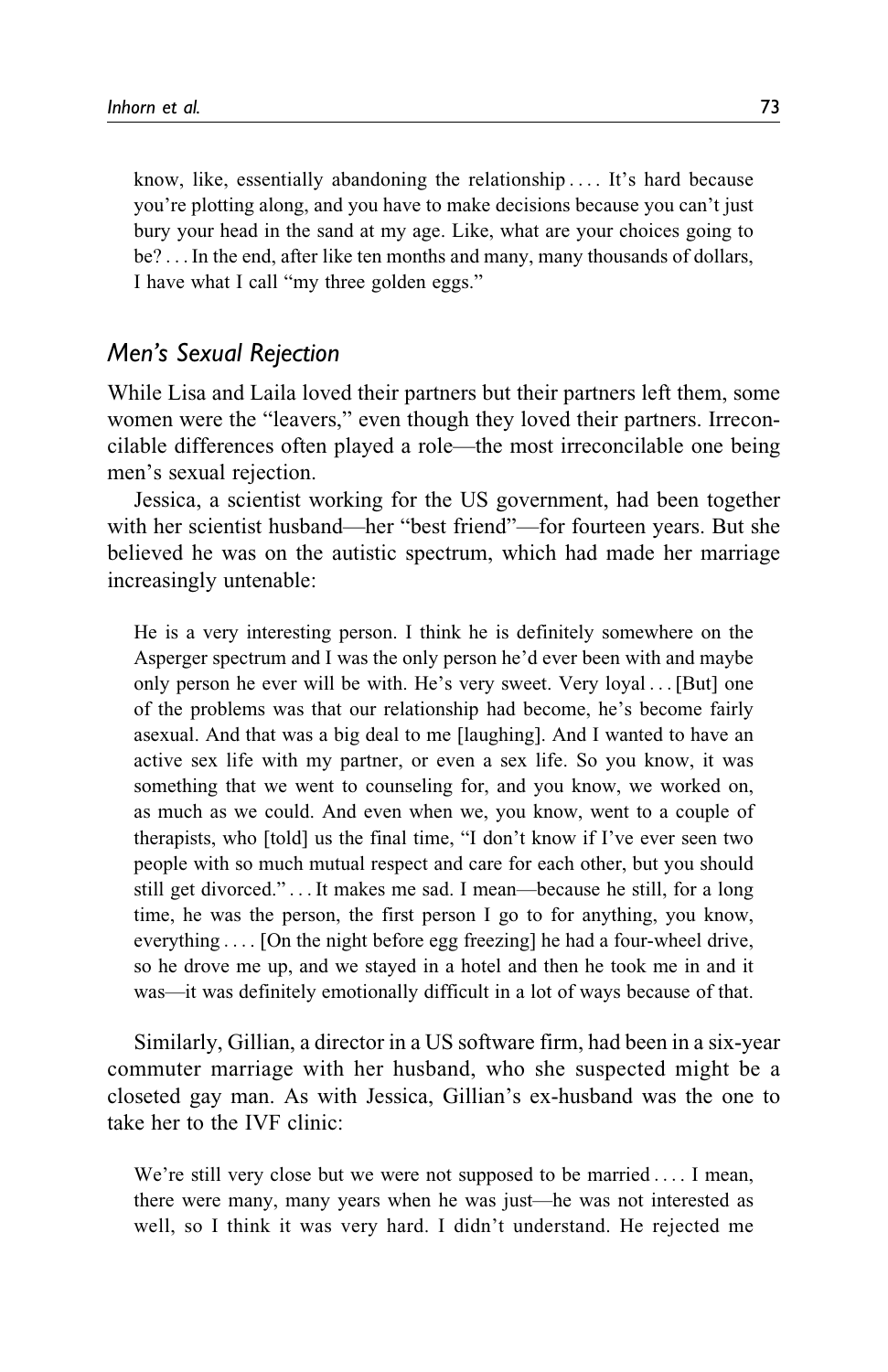physically, or, you know, sexually, a lot even early on in the marriage. And because he was my first and only, I really didn't know any better ... . But then as I was getting older and then I started to talk to friends and my therapist about this, it was like, "Well wait a minute, this isn't normal." And so, you know, as much as I love him, and he probably still loves me, there was just something missing that we tried to go to therapy together and he went two sessions and that was it—he wouldn't go again ... . I couldn't see that someone would actually want to be with me, that I would ever be able to meet someone else, but it was just this part of me that was like, I need an insurance policy. If I am going to have children, I don't know when that might be.

### *Men's Unreadiness for Fatherhood*

The most common theme running through the relationship dissolution stories of both American and Israeli women in this study was that men were unready for fatherhood. Men's lack of commitment to fatherhood—and ultimately, to the women they presumably loved—usually emerged when women in their late thirties introduced the topic of children. As in Jessica and Gillian's cases above, such fatherhood ambivalence sometimes led to sexual rejection.

For example, Lily, a successful New York curator and the only daughter of a Holocaust survivor, was one of the many women who found herself in such a position. She met her partner—an academic who had just started his tenure-track job—when she was thirty-one. They eventually became engaged for two years. But when Lily brought up her desire to have children at the age of thirty-eight, her fiancé said he was not ready. A year later, Lily decided to go off the birth control pill, and her fiancé refused to have sex with her for the next year and a half. At age forty, Lily finally left, subsequently undertaking egg freezing and multiple rounds of IVF with donor sperm, but to no success. Considering her former fiancé's refusal to become a father, Lily demonstrated remarkable understanding:

He was a professor and an academic, and I don't know if that has anything particularly to do with it, but I think he just couldn't commit, and I wanted to get married and have a kid, and he just couldn't get there in the same time line, and was getting tenure, now has tenure, but you know the life of an academic, a lot of stress and pressure ... . The reality is you always have a monkey on your back ... . It becomes this invasive way of life that sort of permeates your whole existence. Anyway. But maybe that's particular to him. We're still friends.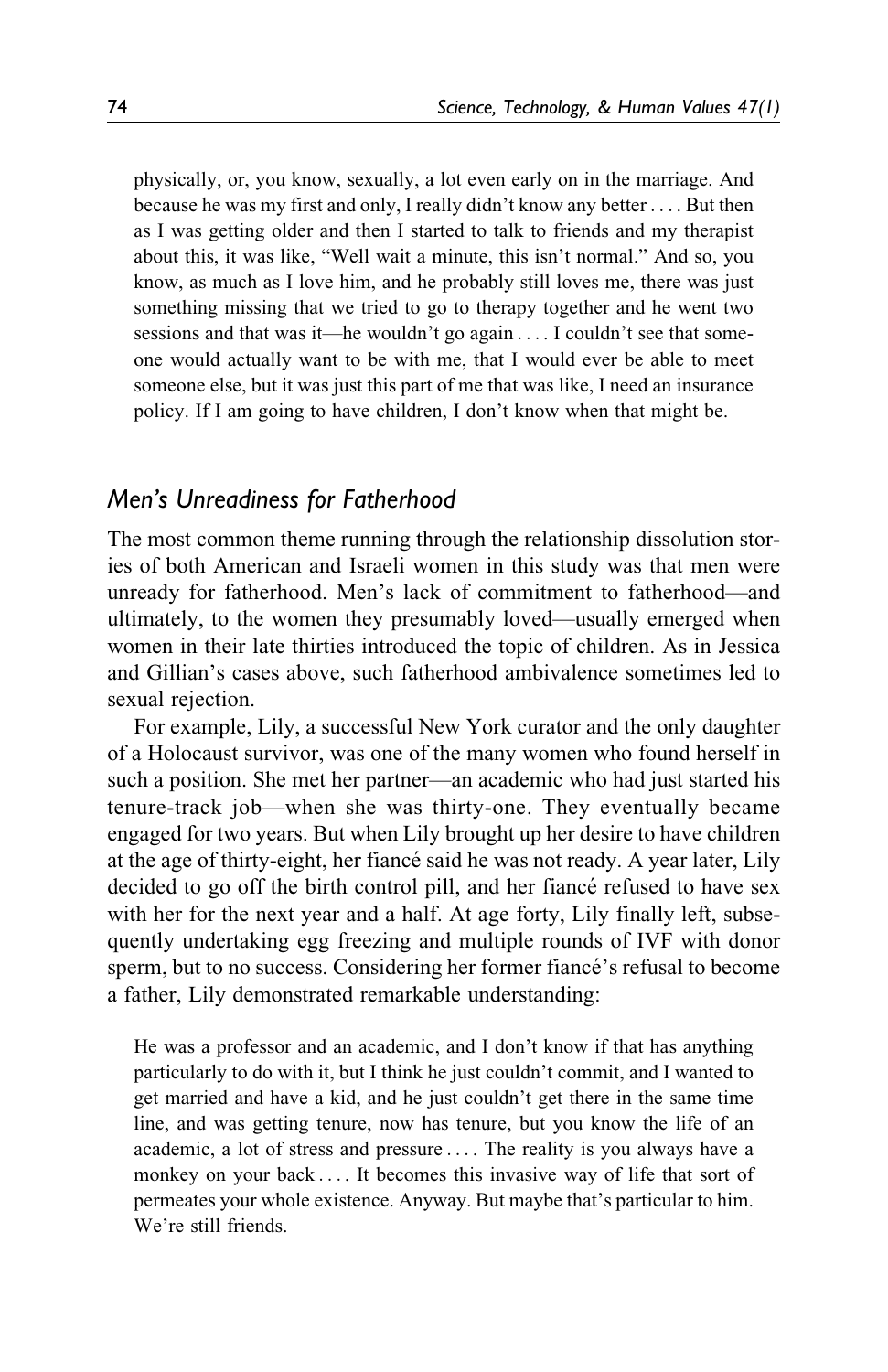Another New Yorker, Danielle, was engaged to a man that her therapist called "the almost guy." Calling him a "straight-up narcissist," Danielle explained her fiancé's fear of commitment on multiple levels:

I was in couple's therapy with him and the therapist is like, "This is the worst kind of man you could ever date. He's the almost guy. He will almost always commit. He will just keep you stringing along and almost do everything and keep shuffling things around to make it look like it's happening but it's really not ever going to happen ... . You need to leave. Log out now ... . He loves you, but this is all he's capable of. He will never give you a child. He hasn't slept with you in a year. Like, read the writing on the wall. You need to leave ... ." It was really painful. It was terrible.

Danielle left her fiancé but found cold comfort in being a single woman in her late thirties in Manhattan. She described how she felt:

Yeah, I'm completely overwhelmed .... But who are you going to blame? You know what I mean? Like, you can't just victimize yourself ... because I couldn't get this relationship to—for lack of a better way of explaining—to work out. So it was like, really awful. Like, I tried everything. Therapy, just nothing, nothing, nothing. And then I said this is the only thing I can control. So, what's a girl gonna do? I went into it [egg freezing] really upset. It was like not a positive experience, I guess. I don't know that it's positive for most people, but I went into it in just a very emotional space ... . crying for five straight days.

An even more tragic story involved Sasha, who experienced an unplanned pregnancy with her California tech industry boyfriend, who then decided that he wanted nothing to do with her and their newborn son. Sasha described his paternal abandonment as follows:

It was shocking [laughing] ... . We've now broken up, and no, it did not end up happily. He provides regular child support, but I otherwise don't have any contact with him ... . He's really smart. But he has his own personal issues that were hard to deal with. And [now] I have sole legal and physical custody from a court order, and he only has supervised visitations. Again, he's a really smart guy. He had, like, a perfect SAT score. But it's just, it's just not working out for my son. I mean, I look back, my life was totally different. But I try not to dwell too much, because there's really, you know, there's really nothing I can do about it, at this point ... . So at my age, I have no idea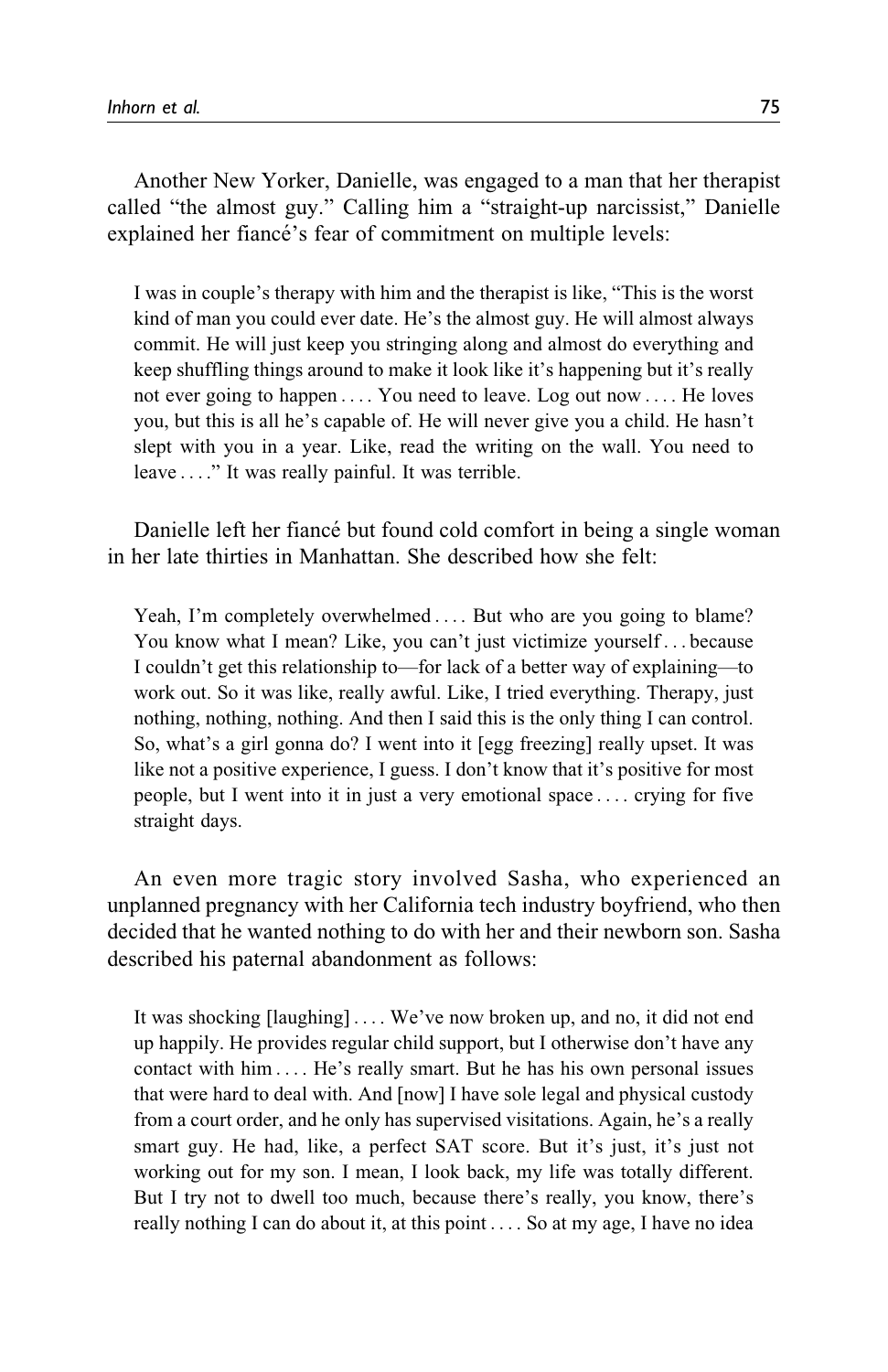when I'm going to get married, or what's happening. [But with egg freezing] I wanted to still have the possibility of having another child.

A different type of refusal to have children was expressed by divorced men who had children from their previous relationships and wanted no more. In Israel, women's encounters with such divorced fathers were frequent. Dana, a thirty-eight-year-old Israeli school teacher, was also divorced but was eager to have a sibling for her young daughter. To her agony, she kept meeting divorced fathers who wanted no more children:

Many divorcés already have two or three kids and they just don't want any more. Not only do they not want more, they don't want to repeat the marital model that they have had before; they don't want to really be in a family setting with children . . . once was enough for them. I actually had a serious relationship with a very good guy; we had a very good relationship but broke up over this issue. He was forty, divorced with three children ... . He's a doctor, he's successful, he's happy and he has great kids, and he didn't feel like he wanted to go through the whole—live together, give birth, take care of the baby. He said, "I can't give you that. I know that's what you'll want, but I don't" ...I felt, more and more, like I just can't seem to find that [man], and I'll have to decide [on] the sperm bank. So I better have good eggs, or . . . I give up on the idea.

Sigal, a thirty-three-year-old Israeli computer engineer, wept as she described her breakup with her boyfriend Daniel, who was seven years younger:

I believed it would work out together, because like when you love each other, what difference does it make? And I didn't feel the age difference either. Until we reached a point where ... much as we love each other, I really want children and he doesn't ... that's when I started to think about the future and then I decided that I wanted to freeze eggs... . He really wanted to be there and support me ... . At some point I mentioned that I could freeze some of the eggs as embryos. I wanted him so much to want it. But he didn't [blows nose] ... . I was really waiting for him to be ready, and he also felt he needed just a little more time [blows nose]. Eventually, we broke up because I said "Stop. I don't want to wait any longer." ... To sum it all up: age differences. Timing differences. There were also differences in maturity. That I'm ready, I know what I want, and I'm ready for it. And he isn't.

In the American portion of the study, some women described men's unreadiness as part of the "Peter Pan" syndrome—the men who never grow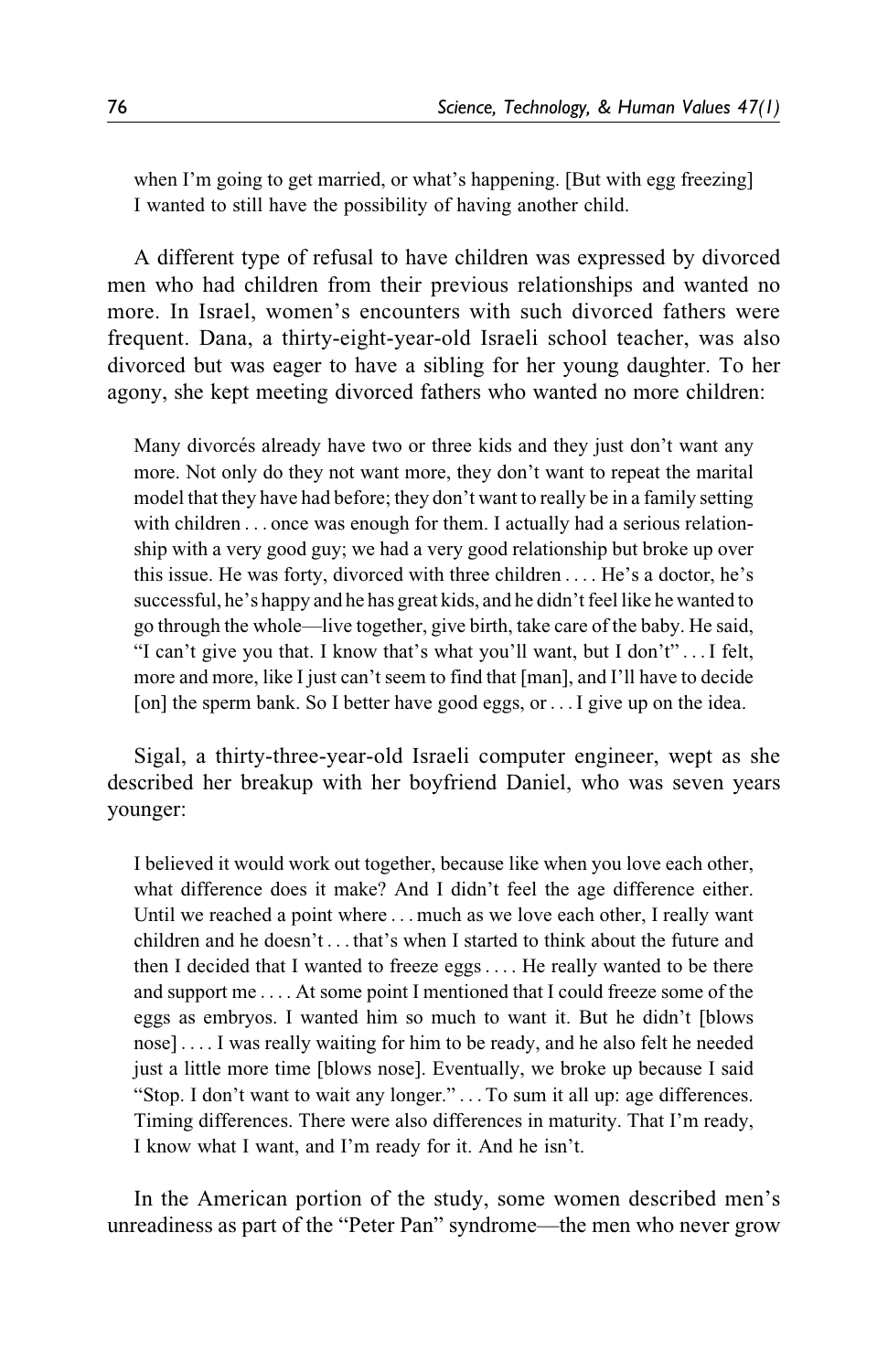up. Several women described themselves as being the "mom" to a "man-child" or a "big kid." For example, Joanne, a communications director, explained that her partner, George, who was four years younger, was actually pressuring her to get married, but that she saw him as too immature:

I sometimes felt like I was responsible for everything. Like if we went on vacation, I was doing all the booking, I was doing all the planning. And I was wondering, "Wow, if we get married, is it going to be me handling everything?" And I've always made like a lot more money than him. And I'm fine with that. But just feeling like in every aspect of the relationship I was in charge. And you know, I'm certainly a feminist, but there's something weird about feeling like I'm in charge of everything. Like, everything we do I plan. Every time, I'm arranging it. Every interview he gets I'm arranging it for him. I just felt like he's super passive in life, in general, and it just used to drive me crazy.

Joanne finally broke up with George and immediately turned to egg freezing:

In a few years I'll be forty. I'm one of those women that everybody dreads being, kind of the single woman that everybody talks about ... in this almost sorry-for-them kind of way. I hate the idea. I mean, everybody does, but [I] fucking hate the idea of somebody talking about me that way, which some people do. Like, "Oh, poor Joanne, she just broke up with George." It's just, ugh. The idea of being pitied is just the worst, right? I think for me, I can't say enough [about egg freezing] ... . It made me feel like you know what? I can have the type of life I want. That's a possibility for me. I'm not in the danger zone. I can kind of create life on my own terms. And that's for me what it's done.

Similarly, Sharon, a highly educated Israeli intellectual, was still scarred by her ex-boyfriend's termination of their relationship after seven years together. Propelled by the breakup, Sharon decided to educate the women around her about what she viewed as "society's distortion of women's consciousness." As she explained, "They teach us that we should delay pregnancy and get education and jobs, and tell us that conception is possible at any age. This is men's thinking, not women's!" At the age of thirty-three, Sharon organized a group of single and separated women, all of whom underwent egg freezing together. Sharon seemed elated when she recalled this communal healing experience: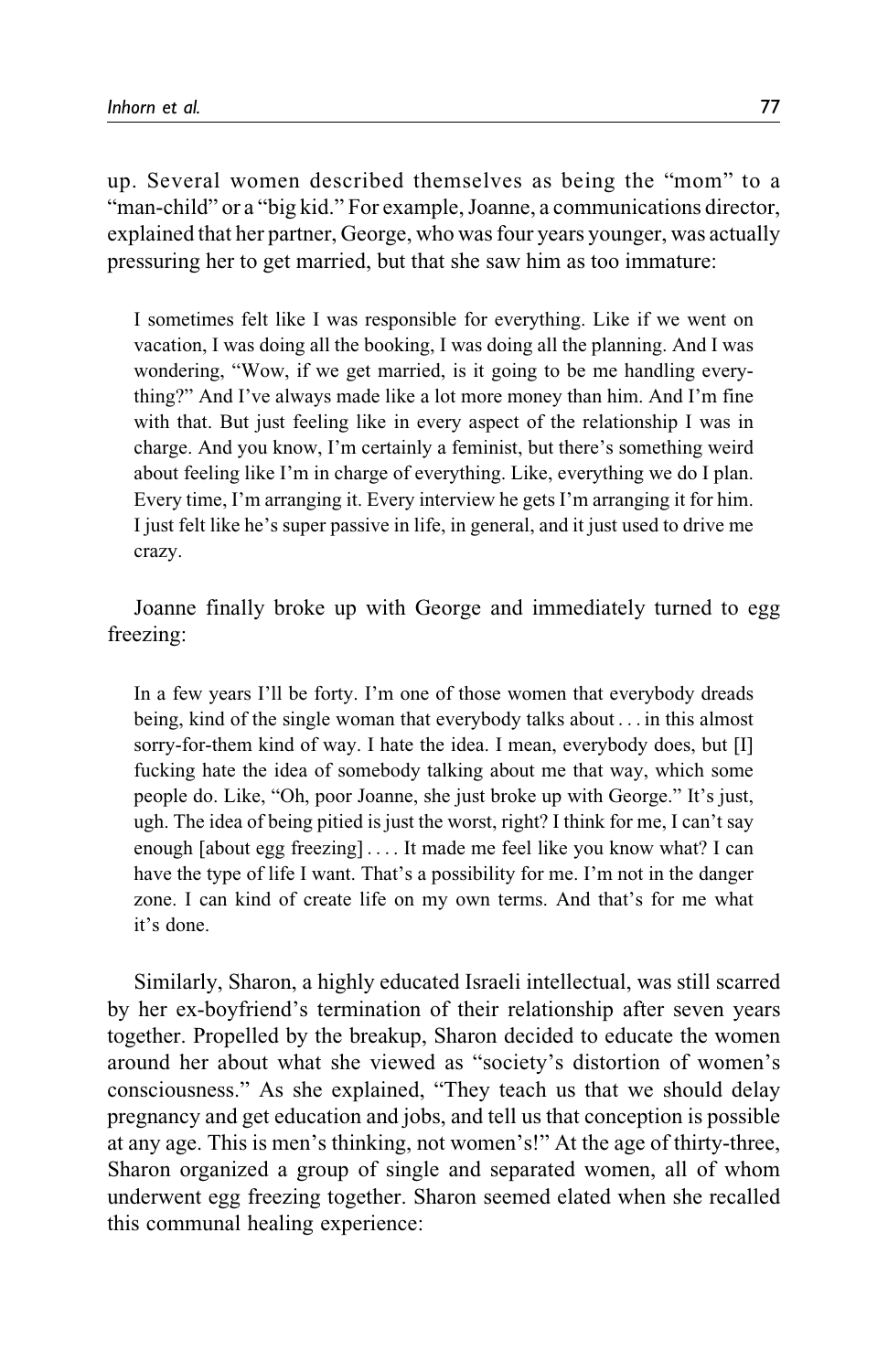It's beyond preserving your fertility ... it was empowering, as in, "I can take responsibility, I don't need to wait for a man to start my life! I'm allowed to be different." ... That's the most significant change. Let's be honest: I'm not normal anymore ... . That treatment helped me accept the fact and that I need to find alternative solutions... maybe raise children alone, or in an alternative family structure, maybe with my girlfriends or with a gay couple, and not with a man. I don't know if I'll do it, but I give these ideas legitimacy.

# **Conclusion—Egg Freezing at the End of Romance and Beyond**

Sharon's comments speak clearly to the new possibilities and alternative trajectories that egg freezing may afford women as they emerge from the major life disruption that relationship dissolution often entails. Many women spoke of the "empowerment" and the "peace of mind" that they felt by having frozen their eggs—doing something "for themselves" and "for the future" at a difficult life juncture. Egg freezing also "took the pressure off," especially time pressure, so that women did not feel compelled to begin searching for a new partner immediately or ever. Women in this study were very reluctant to "repeat the same mistake" by "rushing into" another unstable relationship. In this regard, egg freezing provided women with a biological, emotional, and relational reprieve during a difficult time in which the future needed rethinking and recalibration.

Egg freezing also provided some measure of "control" when women's relationships had spun out of control. Indeed, taking back control from "controlling" men—particularly those who had intentionally depleted women's reproductive reserves by stringing them along for years or unnecessarily drawing out divorce proceedings—was one of the ways in which egg freezing served as a tool of recovery. In fact, three American women in this study fought hard for egg freezing to be paid for by their difficult ex-husbands; all three won their egg freezing settlements, awarded by sympathetic male judges. Although most women in this study realized that egg freezing, even if hard-won, could provide no "guarantee" of future motherhood, it was an important sign of women's proactive initiative—and a way of asserting independence from men who had sometimes vindictively thwarted these women's motherhood aspirations.

As suggested by Sharon's comments above, the most interesting outcome of egg freezing was in pointing an alternative way forward. Several women in this study in both the United States and Israel opted to make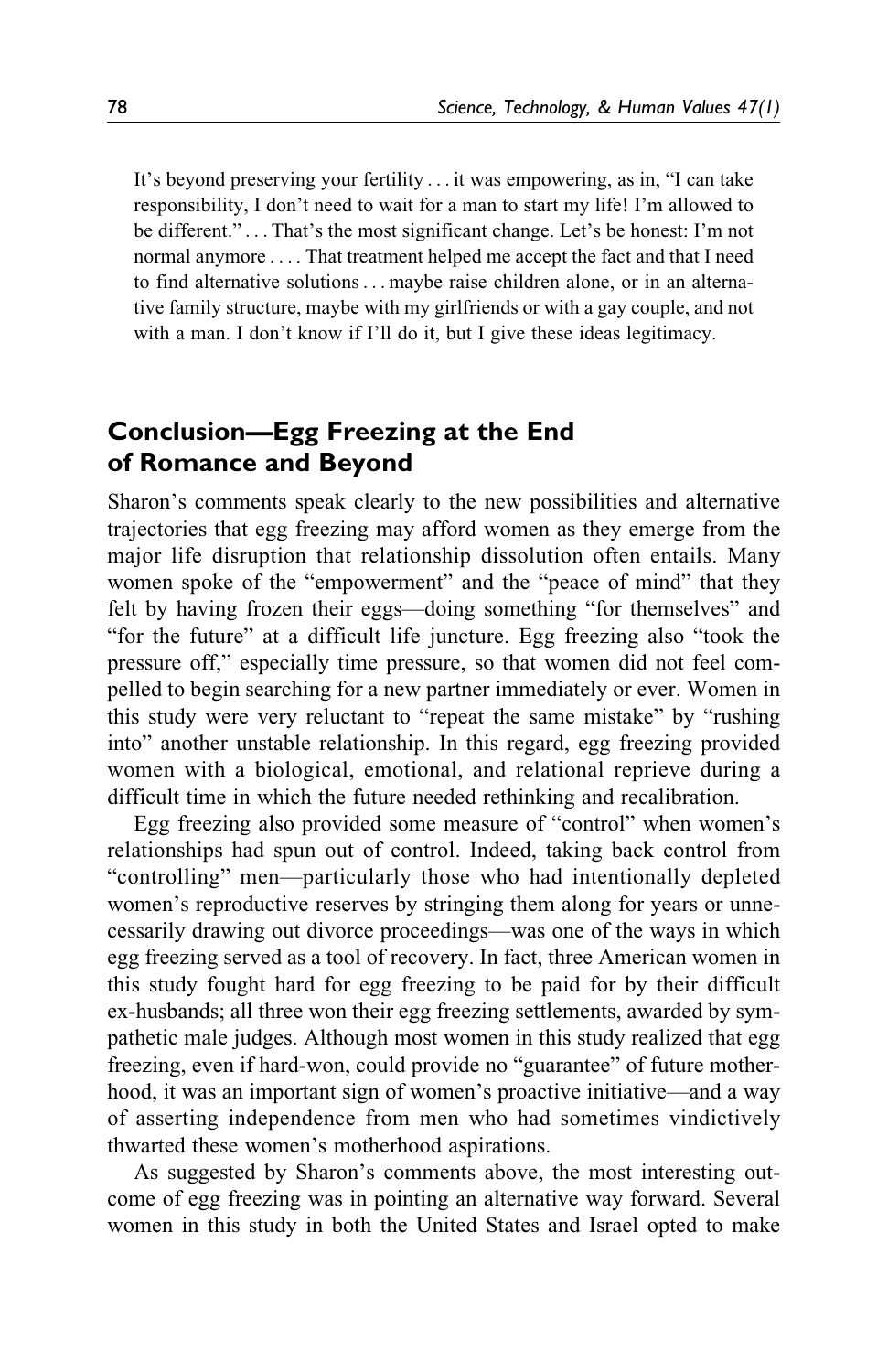<span id="page-26-0"></span>embryos out of their frozen eggs using donor sperm. At the time of the interview, one of these women had gone on to become the single mother of a baby daughter. Another woman was contemplating co-raising a child with her sisters; still another was contemplating doing so with her best male friend.

Finally, in this study on relationship dissolution as heard through women's voices, it is important to emphasize that not all men are contemptible louts. More than one-fifth of the women who shared their breakup stories with us had already moved onto their next relationships, and three of them had become mothers. Although egg freezing for these women had been undertaken at a time of despair, these women did go on to repair their disrupted life courses, by finding love with good men, and in some cases, bearing the children of their dreams.

### **Acknowledgments**

The authors would like to thank Jennifer DeChello, Jeannine Estrada, Rose Keimig, Sandee Murray, Tasha Newsome, and Mira Vale for various forms of editorial, study recruitment, and transcription assistance. The authors are also grateful for the study support provided by our colleagues Joseph Doyle, Norbert Gleicher, and Lynn Westphal in the United States, and Martha Dirnfeld, Dror Meirow, and Daniel Seidman in Israel.

### **Declaration of Conflicting Interests**

The author(s) declared no potential conflicts of interest with respect to the research, authorship, and/or publication of this article.

### **Funding**

The author(s) disclosed receipt of the following financial support for the research, authorship, and/or publication of this article: This study was funded by the US National Science Foundation, BCS-1356136 (principal investigator [PI]: Marcia C. Inhorn and co-PI: Pasquale Patrizio).

### **ORCID iDs**

Marcia C. Inhorn **b** <https://orcid.org/0000-0001-7456-7120> Ruoxi Yu <https://orcid.org/0000-0002-4097-0162> Pasquale Patrizio **<https://orcid.org/0000-0003-4796-7078>** 

### **Notes**

1. Although some women expressed a willingness to have their names used in future research articles and reports, our practice has been to use pseudonyms and to remove any identifying details particular to a given woman. In anthropology,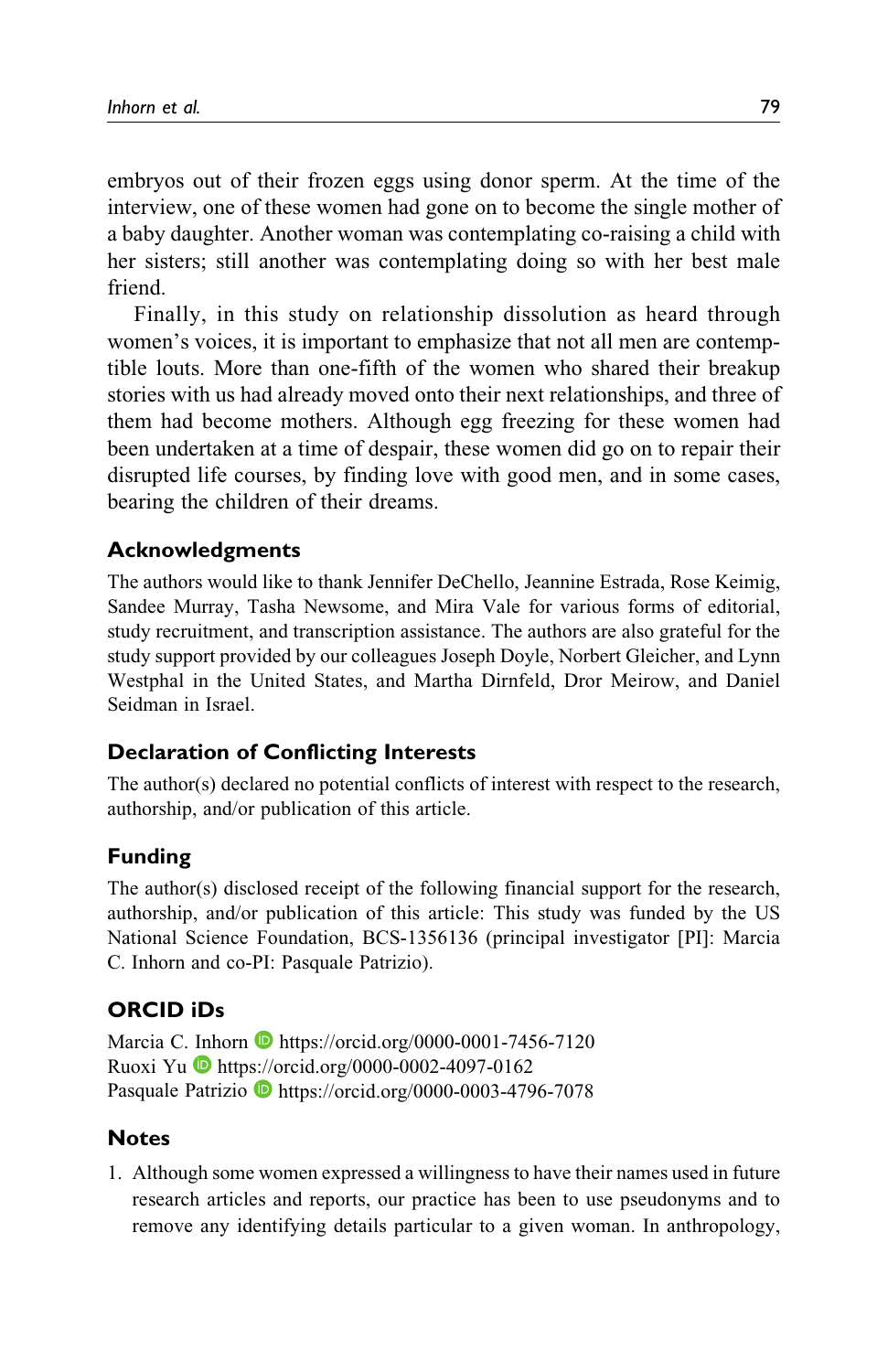<span id="page-27-0"></span>including medical anthropology, individuals' stories are typically presented in ethnographic books and articles, per the person-centered approach of the field. However, pseudonyms are almost always used, except when figures are public. In this article, we have followed the common practice of using pseudonyms and avoiding any identifying information.

2. We did not gather precise data on the length of time between relationship breakups and egg freezing procedures. Egg freezing was fairly new at the time of our study (2014-2016) and thus had become available recently for most women in the study. Our sense is that the majority of women pursued egg freezing within a year of a breakup.

#### **References**

- Baldwin, Kylie. 2017. "'I Suppose I Think to Myself, That's the Best Way to Be a Mother': How Ideologies of Parenthood Shape Women's Use of Social Egg Freezing Technology." Sociological Research Online 22 (2): 20-34. doi: 10.5153/sro.4187.
- Baldwin, Kylie. 2018. "Conceptualising Women's Motivations for Social Egg Freezing and Experience of Reproductive Delay." Sociology of Health & Illness 40 (5): 859-73. doi: 10.1111/1467-9566.12728.
- Baldwin, Kylie. 2019. Egg Freezing, Fertility and Reproductive Choice: Negotiating Responsibility, Hope and Modern Motherhood. Bingley, UK: Emerald.
- Becker, Gay. 1994. "Metaphors in Disrupted Lives: Infertility and Cultural Constructions of Continuity." Medical Anthropology Quarterly 8 (4): 383-410. doi: 10.1525/maq.1994.8.4.02a00040.
- Beilby, Kiri, Ingrid Dudink, Deanna Kablar, Megan Kaynak, Sanduni Rodrigo, and Karin Hammarberg. 2020. "The Quality of Information about Elective Oocyte Cryopreservation (EOC) on Australian Fertility Clinic Websites." Australian and New Zealand Journal of Obstetrics and Gynaecology 60 (4): 605-9. doi: 10.1111/ ajo.13174.
- Brown, Eliza, and Mary Patrick. 2018. "Time, Anticipation, and the Life Course: Egg Freezing as Temporarily Disentangling Romance and Reproduction." American Sociological Review 83 (5): 959-82. doi: 10.1177/0003122418796807.
- Carroll, Katherine, and Charlotte Kroløkke. 2018. "Freezing for Love: Enacting 'Responsible' Reproductive Citizenship through Egg Freezing." Culture, Health & Sexuality 20 (9): 992-1005. doi: 10.1080/13691058.2017.1404643.
- Centers for Disease Control. 2017. "Marriage-divorce." Accessed June 5, 2020. [https://www.cdc.gov/nchs/fastats/marriage-divorce.htm.](https://www.cdc.gov/nchs/fastats/marriage-divorce.htm)
- Central Bureau of Statistics, Israel. 2019. "Divorce." Accessed June 5, 2020. [https://](https://www.cbs.gov.il/he/publications/DocLib/2019/%D7%9C%D7%95%D7%97%D7%95%D7%AA%20%D7%AA%D7%9C%D7%95%D7%A9%D7%99%D7%9D/divorce_all.pdf) [www.cbs.gov.il/he/publications/DocLib/2019/](https://www.cbs.gov.il/he/publications/DocLib/2019/%D7%9C%D7%95%D7%97%D7%95%D7%AA%20%D7%AA%D7%9C%D7%95%D7%A9%D7%99%D7%9D/divorce_all.pdf)%[D7](https://www.cbs.gov.il/he/publications/DocLib/2019/%D7%9C%D7%95%D7%97%D7%95%D7%AA%20%D7%AA%D7%9C%D7%95%D7%A9%D7%99%D7%9D/divorce_all.pdf)%[9C](https://www.cbs.gov.il/he/publications/DocLib/2019/%D7%9C%D7%95%D7%97%D7%95%D7%AA%20%D7%AA%D7%9C%D7%95%D7%A9%D7%99%D7%9D/divorce_all.pdf)%[D7](https://www.cbs.gov.il/he/publications/DocLib/2019/%D7%9C%D7%95%D7%97%D7%95%D7%AA%20%D7%AA%D7%9C%D7%95%D7%A9%D7%99%D7%9D/divorce_all.pdf)%[95](https://www.cbs.gov.il/he/publications/DocLib/2019/%D7%9C%D7%95%D7%97%D7%95%D7%AA%20%D7%AA%D7%9C%D7%95%D7%A9%D7%99%D7%9D/divorce_all.pdf)%[D7](https://www.cbs.gov.il/he/publications/DocLib/2019/%D7%9C%D7%95%D7%97%D7%95%D7%AA%20%D7%AA%D7%9C%D7%95%D7%A9%D7%99%D7%9D/divorce_all.pdf)%[97](https://www.cbs.gov.il/he/publications/DocLib/2019/%D7%9C%D7%95%D7%97%D7%95%D7%AA%20%D7%AA%D7%9C%D7%95%D7%A9%D7%99%D7%9D/divorce_all.pdf)%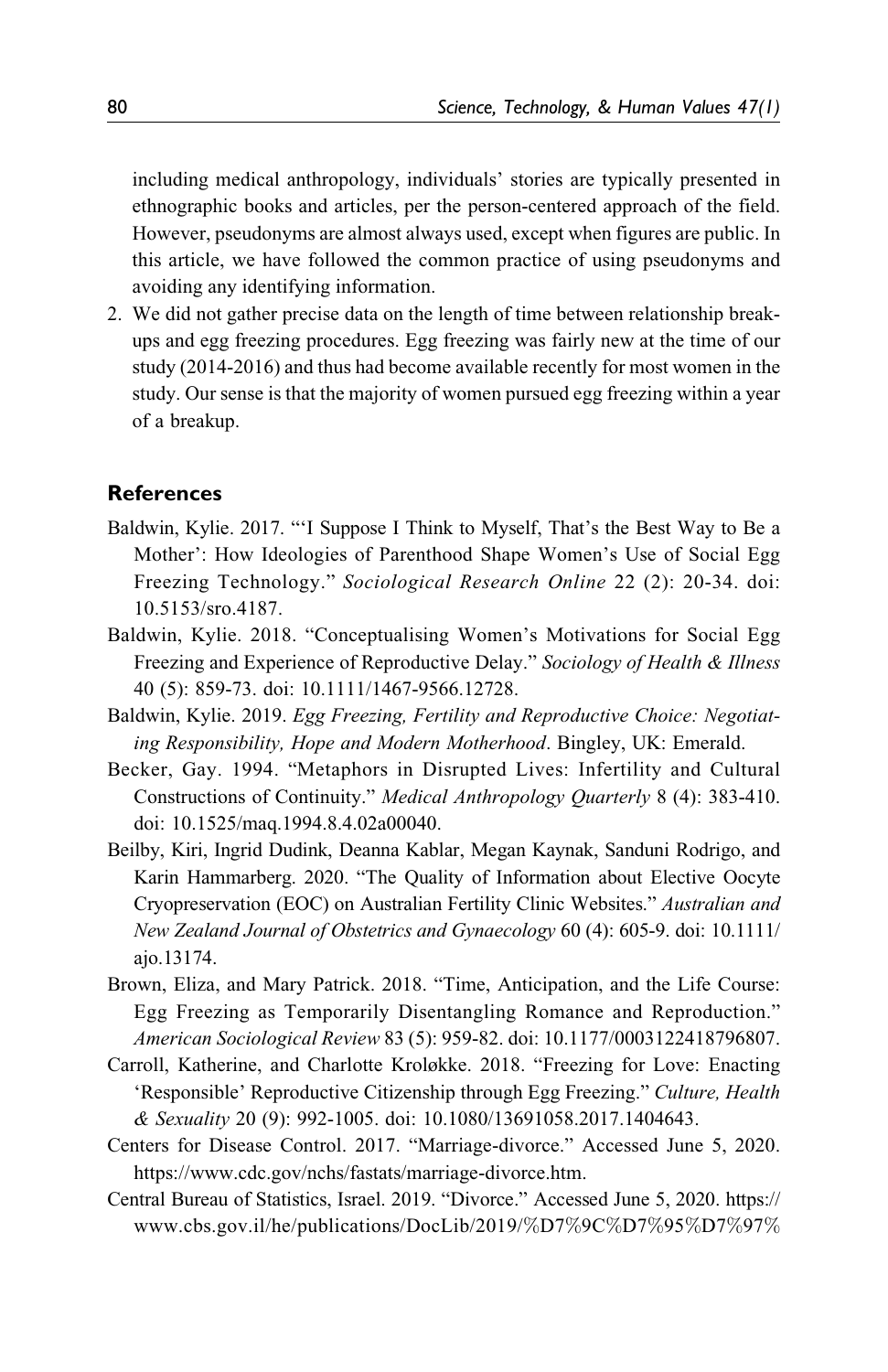<span id="page-28-0"></span>[D7](https://www.cbs.gov.il/he/publications/DocLib/2019/%D7%9C%D7%95%D7%97%D7%95%D7%AA%20%D7%AA%D7%9C%D7%95%D7%A9%D7%99%D7%9D/divorce_all.pdf)%[95](https://www.cbs.gov.il/he/publications/DocLib/2019/%D7%9C%D7%95%D7%97%D7%95%D7%AA%20%D7%AA%D7%9C%D7%95%D7%A9%D7%99%D7%9D/divorce_all.pdf)%[D7](https://www.cbs.gov.il/he/publications/DocLib/2019/%D7%9C%D7%95%D7%97%D7%95%D7%AA%20%D7%AA%D7%9C%D7%95%D7%A9%D7%99%D7%9D/divorce_all.pdf)%[AA](https://www.cbs.gov.il/he/publications/DocLib/2019/%D7%9C%D7%95%D7%97%D7%95%D7%AA%20%D7%AA%D7%9C%D7%95%D7%A9%D7%99%D7%9D/divorce_all.pdf)%[20](https://www.cbs.gov.il/he/publications/DocLib/2019/%D7%9C%D7%95%D7%97%D7%95%D7%AA%20%D7%AA%D7%9C%D7%95%D7%A9%D7%99%D7%9D/divorce_all.pdf)%[D7](https://www.cbs.gov.il/he/publications/DocLib/2019/%D7%9C%D7%95%D7%97%D7%95%D7%AA%20%D7%AA%D7%9C%D7%95%D7%A9%D7%99%D7%9D/divorce_all.pdf)%[AA](https://www.cbs.gov.il/he/publications/DocLib/2019/%D7%9C%D7%95%D7%97%D7%95%D7%AA%20%D7%AA%D7%9C%D7%95%D7%A9%D7%99%D7%9D/divorce_all.pdf)%[D7](https://www.cbs.gov.il/he/publications/DocLib/2019/%D7%9C%D7%95%D7%97%D7%95%D7%AA%20%D7%AA%D7%9C%D7%95%D7%A9%D7%99%D7%9D/divorce_all.pdf)%[9C](https://www.cbs.gov.il/he/publications/DocLib/2019/%D7%9C%D7%95%D7%97%D7%95%D7%AA%20%D7%AA%D7%9C%D7%95%D7%A9%D7%99%D7%9D/divorce_all.pdf) %[D7](https://www.cbs.gov.il/he/publications/DocLib/2019/%D7%9C%D7%95%D7%97%D7%95%D7%AA%20%D7%AA%D7%9C%D7%95%D7%A9%D7%99%D7%9D/divorce_all.pdf)%[95](https://www.cbs.gov.il/he/publications/DocLib/2019/%D7%9C%D7%95%D7%97%D7%95%D7%AA%20%D7%AA%D7%9C%D7%95%D7%A9%D7%99%D7%9D/divorce_all.pdf)%[D7](https://www.cbs.gov.il/he/publications/DocLib/2019/%D7%9C%D7%95%D7%97%D7%95%D7%AA%20%D7%AA%D7%9C%D7%95%D7%A9%D7%99%D7%9D/divorce_all.pdf)%[A9](https://www.cbs.gov.il/he/publications/DocLib/2019/%D7%9C%D7%95%D7%97%D7%95%D7%AA%20%D7%AA%D7%9C%D7%95%D7%A9%D7%99%D7%9D/divorce_all.pdf)%[D7](https://www.cbs.gov.il/he/publications/DocLib/2019/%D7%9C%D7%95%D7%97%D7%95%D7%AA%20%D7%AA%D7%9C%D7%95%D7%A9%D7%99%D7%9D/divorce_all.pdf)%[99](https://www.cbs.gov.il/he/publications/DocLib/2019/%D7%9C%D7%95%D7%97%D7%95%D7%AA%20%D7%AA%D7%9C%D7%95%D7%A9%D7%99%D7%9D/divorce_all.pdf)% [D7](https://www.cbs.gov.il/he/publications/DocLib/2019/%D7%9C%D7%95%D7%97%D7%95%D7%AA%20%D7%AA%D7%9C%D7%95%D7%A9%D7%99%D7%9D/divorce_all.pdf)%[9D/divorce\\_all.pdf](https://www.cbs.gov.il/he/publications/DocLib/2019/%D7%9C%D7%95%D7%97%D7%95%D7%AA%20%D7%AA%D7%9C%D7%95%D7%A9%D7%99%D7%9D/divorce_all.pdf)

- Cobo, A., J. Garcia-Velasco, J. Domingo, A. Pellicer, and J. Remohí. 2018. "Elective and Onco-fertility Preservation: Factors Related to IVF Outcomes." Human Reproduction 33 (12): 2222-31. doi: 10.1093/humrep/dey321.
- Doyle, J. O., K. S. Richter, J. Lim, R. J. Stillman, J. R. Graham, and M. J. Tucker. 2016. "Successful Elective and Medically Indicated Oocyte Vitrification and Warming for Autologous In Vitro Fertilization, with Predicted Birth Probabilities for Fertility Preservation According to Number of Cryopreserved Oocytes and Age at Retrieval." Fertility and Sterility 105 (2): 459-66. doi: 10.1016/j. fertnstert.2015.10.026.
- ESHRE (European Society for Human Reproduction and Embryology). 2018. "More than 8 Million Babies Born from IVF since the World's First in 1978." Accessed June 5, 2020. [https://www.eshre.eu/ESHRE2018/Media/ESHRE-20](https://www.eshre.eu/ESHRE2018/Media/ESHRE-2018-Press-releases/De-Geyter) [18-Press-releases/De-Geyter.](https://www.eshre.eu/ESHRE2018/Media/ESHRE-2018-Press-releases/De-Geyter)
- Franklin, Sarah. 1997. Embodied Progress: A Cultural Account of Assisted Conception. New York: Routledge.
- Franklin, Sarah. 2013. Biological Relatives: IVF, Stem Cells, and the Future of Kinship. Durham, NC: Duke University Press.
- Göçmen, İpek, and Azer Kılıç. 2018. "Egg Freezing Experiences of Women in Turkey: From the Social Context to the Narratives of Reproductive Ageing and Empowerment." European Journal of Women's Studies 25 (2): 168-82. doi: 10.1177/ 1350506817742929.
- Goldman, R. H., C. Racowsky, L. V. Farland, S. Munn´e, L. Ribustello, and J. H. Fox. 2017. "Predicting the Likelihood of Live Birth for Elective Oocyte Cyropreservation: A Counseling Tool for Physicians and Patients." Human Reproduction 32 (4): 853-59.
- Greenwood, Eleni A., Lauri A. Pasch, Jordan Hastie, Marcelle I. Cedars, and Heather G. Huddleston. 2018. "To Freeze or Not to Freeze: Decision Regret and Satisfaction Following Elective Oocyte Cryopreservation." Fertility and Sterility 109 (6): 1097-104.e1. doi: 10.1016/j.fertnstert.2018.02.127.
- Gürtin, Zeynep B., Trina Shah, Jinjun Wang, and Kamal Ahuja. 2019. "Reconceiving Egg Freezing: Insights from an Analysis of 5 Years of Data from a UK Clinic." Reproductive BioMedicine Online 38 (2): 272-82. doi: 10.1016/j. rbmo.2018.11.003.
- Hammarberg, Karin, Maggie Kirkman, Natasha Pritchard, Martha Hickey, Michelle Peate, John McBain, Franca Agresta, Chris Bayly, and Jane Fisher. 2017. "Reproductive Experiences of Women Who Cryopreserved Oocytes for Non-medical Reasons." Human Reproduction 32 (3): 575-81. doi: 10.1093/ humrep/dew342.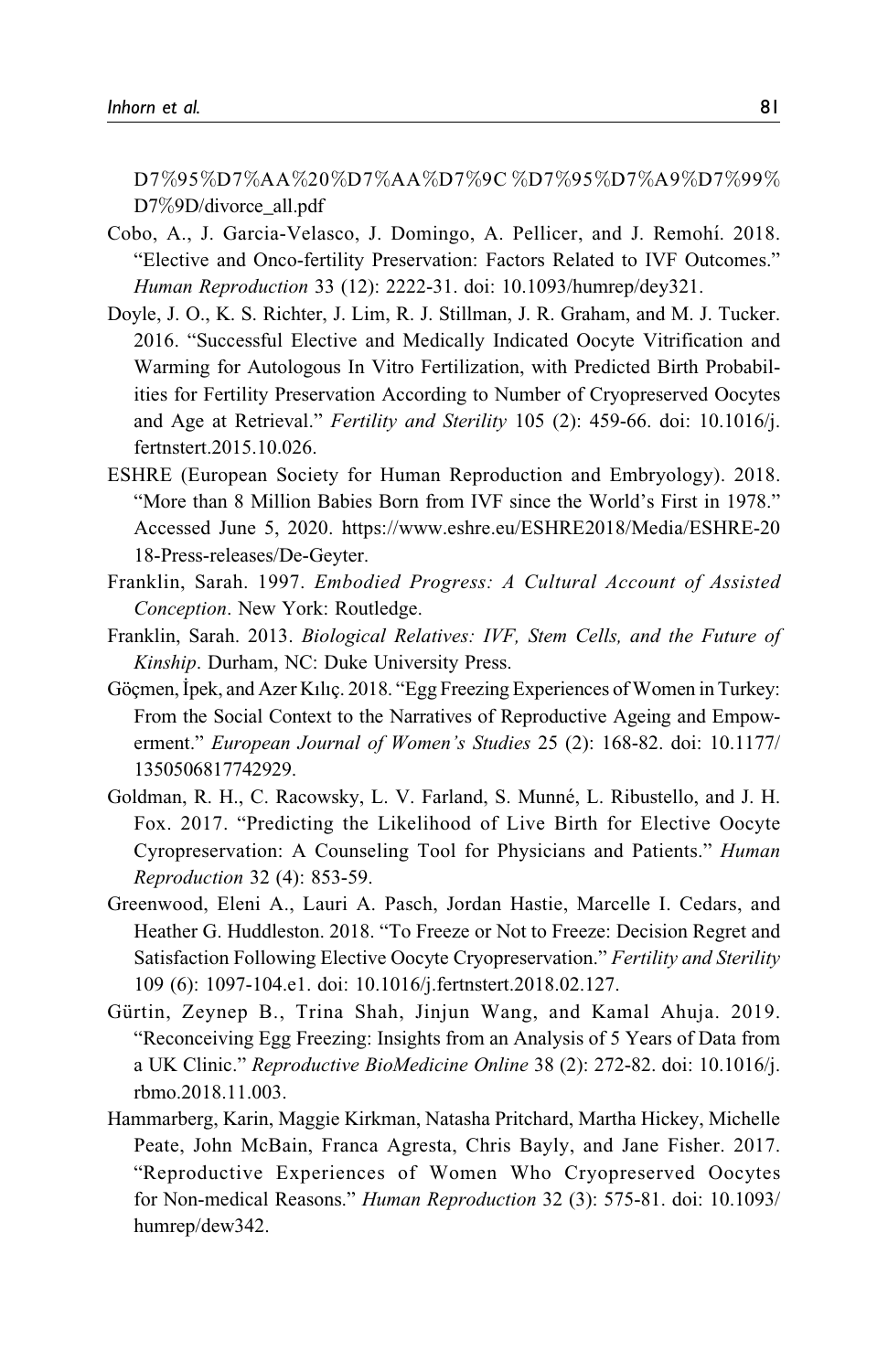- <span id="page-29-0"></span>Hodes-Wertz, Brooke, Sarah Druckenmiller, Meghan Smith, and Nicole Noyes. 2013. "What Do Reproductive-age Women Who Undergo Oocyte Cryopreservation Think about the Process as a Means to Preserve Fertility?" Fertility and Sterility 100 (5): 1343-49.e2. doi: 10.1016/j.fertnstert.2013.07.201.
- IFFS (International Federation of Fertility Societies). 2019. "International Federation of Fertility Societies' Surveillance (IFFS) 2019: Global Trends in Reproductive Policy and Practice, 8th Edition." Global Reproductive Health 4 (1): e29. doi: 10.1097/GRH.0000000000000029.
- Inhorn, M. C.D. Birenbaum-Carmeli, J. Birger, L. M. Westphal, J. Doyle, N. Gleicher, D. Meirow, et al. 2018. "Elective Egg Freezing and Its Underlying Sociodemography: A Binational Analysis with Global Implications." Reproductive Biology and Endocrinology 16 (1): 70. doi:10.1186/s12958-018-0389-z.
- Inhorn, Marcia C., Daphna Birenbaum-Carmeli, Lynn M. Westphal, Joseph Doyle, Norbert Gleicher, Dror Meirow, Martha Dirnfeld, et al. 2018. "Ten Pathways to Elective Egg Freezing: A Binational Analysis." Journal of Assisted Reproduction and Genetics 35 (11): 2003-11. doi:10.1007/s10815-018-1277-3.
- Kılıç, Azer, and İpek Göçmen. 2018. "Fate, Morals and Rational Calculations: Freezing Eggs for Non-medical Reasons in Turkey." Social Science & Medicine 203 (April): 19-27. doi: 10.1016/j.socscimed.2018.03.014.
- Kim, Ran, Tae Ki Yoon, Inn Soo Kang, Kyoung Koong Mi, Yoo Shin Kim, Myung Joo Kim, Yubin Lee, and Jayeon Kim. 2018. "Decision Making Processes of Women Who Seek Elective Oocyte Cryopreservation." Journal of Assisted Reproduction and Genetics 35 (9): 1623-30. doi: 10.1007/s10815-018-1255-9.
- Lehrer, Evelyn L., and Yeon Jeong Son. 2018. "Marital Instability in the United States: Trends, Driving Forces, and Implications for Children." In The Oxford Handbook of Women and the Economy, edited by Susan L. Averett, Laura M. Argys, and Saul D. Hoffman, 74-96. Oxford, UK: Oxford University Press. doi: 10.1093/oxfordhb/9780190628963.013.4.
- Levy, Robert I., and Douglas W. Hollan. 2015. "Person-centered Interviewing and Observation." In Handbook of Methods in Cultural Anthropology, edited by H. Russell Bernard and Clarence C. Gravlee, 313-42. Lanham, MD: Rowman & Littlefield.
- Martin, Lauren Jade. 2010. "Anticipating Infertility: Egg Freezing, Genetic Preservation, and Risk." Gender & Society 24 (4): 526-45. doi: 10.1177/08912432103 77172.
- Mertes, Heidi, and Guido Pennings. 2012. "Elective Oocyte Cryopreservation: Who Should Pay?" Human Reproduction 27 (1): 9-13. doi: 10.1093/humrep/der364.
- Pessin, Léa. 2018. "Changing Gender Norms and Marriage Dynamics in the United States." Journal of Marriage and Family 80 (1): 25-41. doi: 10.1111/jomf. 12444.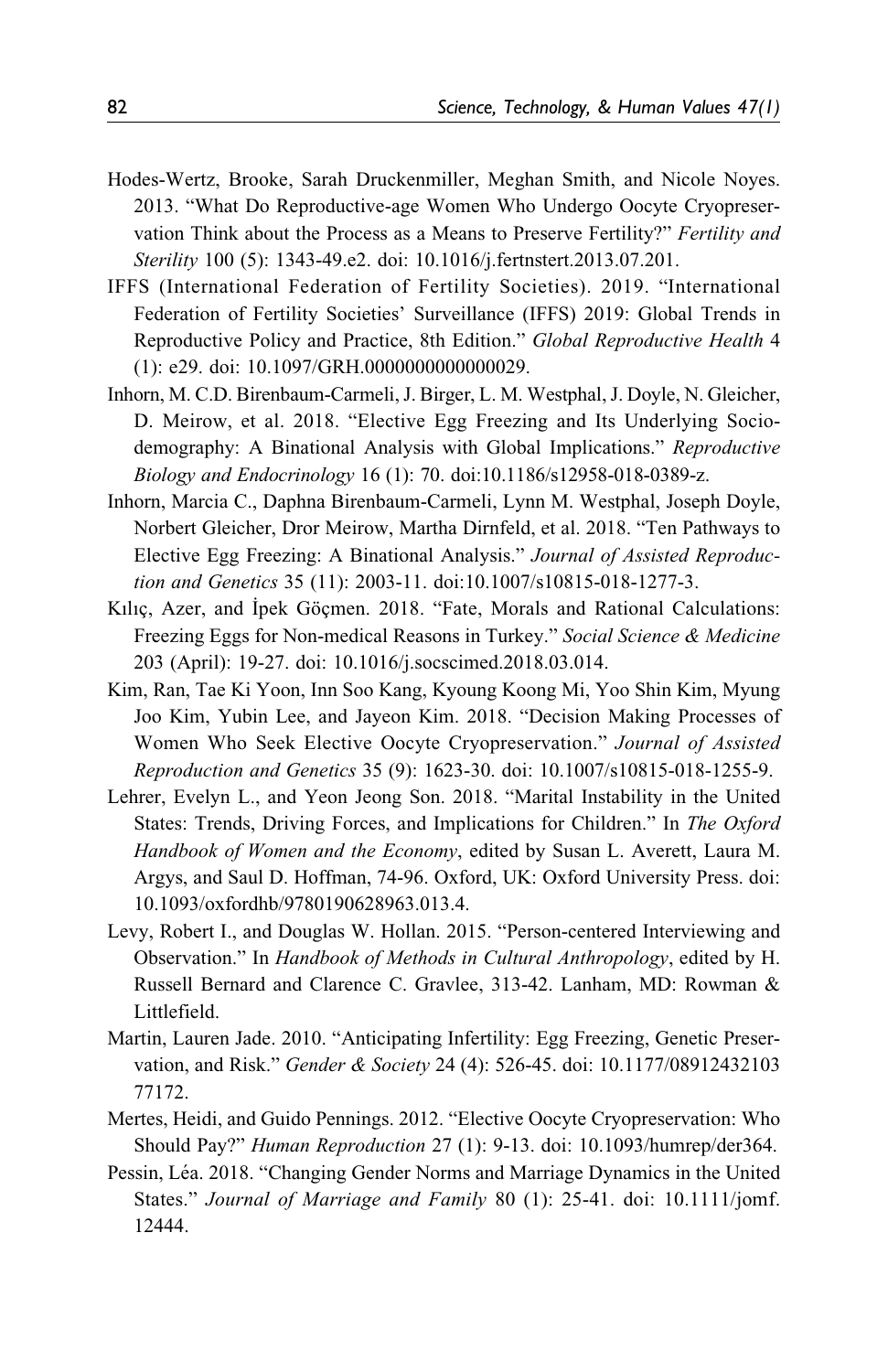- <span id="page-30-0"></span>Pritchard, Natasha, Maggie Kirkman, Karin Hammarberg, John McBain, Franca Agresta, Christine Bayly, Martha Hickey, Michelle Peate, and Jane Fisher. 2017. "Characteristics and Circumstances of Women in Australia Who Cryopreserved Their Oocytes for Non-medical Indications." Journal of Reproductive and Infant Psychology 35 (2): 108-18. doi: 10.1080/02646838.2016.1275533.
- Setti, Paolo Emanuele Levi, Elena Albani, Emanuela Morenghi, Giovanna Morreale, Luisa Delle Piane, Giulia Scaravelli, and Pasquale Patrizio. 2013. "Comparative Analysis of Fetal and Neonatal Outcome of Pregnancies from Fresh and Cryopreserved/thawed Oocytes in the Same Group of Patients." Fertility and Sterility 100 (2): 396-401. doi: 10.1016/j.fertnstert.2013.03.038.
- Setti, Paolo Emanuele Levi, Eleonora Porcu, Pasquale Patrizio, Vincenzo Vigiliano, Roberto De Luca, Paola d'Aloja, Roberta Spoletini, and Giulia Scaravelli. 2014. "Human Oocyte Cryopreservation with Slow Freezing vs. Vitrification: The National Italian Registry Data 2007–2011." Fertility and Sterility 102 (1): 90-95. doi: 10.1016/j.fertnstert.2014.03.052.
- Stoop, Dominic, Elise Maes, Nikolaos P. Polyzos, Greta Verheyen, Herman Tournaye, and Julie Nekkebroeck. 2015. "Does Oocyte Banking for Anticipated Gamete Exhaustion Influence Future Relational and Reproductive Choices? A Follow-up of Bankers and Non-bankers." Human Reproduction 30 (2): 338-44. doi: 10.1093/humrep/deu317.
- van de Wiel, Lucy. 2020. Freezing Fertility: Oocyte Cryopreservation and the Gender Politics of Aging. New York: NYU Press.
- Waldby, Cathy. 2015. "Banking in Time: Egg Freezing and the Negotiation of Future Fertility." Culture, Health and Sexuality 17 (4): 470-82.
- Waldby, Cathy. 2019. The Oocyte Economy: The Changing Meaning of Human Eggs. Durham, NC: Duke University Press.

#### **Author Biographies**

Marcia C. Inhorn, PhD, MPH, is the William K. Lanman Jr. professor of Anthropology and International Affairs in the Department of Anthropology and the Mac-Millan Center for International and Area Studies at Yale University, where she chairs the Council on Middle East Studies. A specialist on Middle Eastern gender, religion, and reproductive health issues, she has conducted research on the social impact of infertility and assisted reproductive technologies over the past thirty years. She is the author of six books, including her latest, America's Arab Refugees: Vulnerability and Health on the Margins (Stanford University Press, 2018).

Daphna Birenbaum-Carmeli, PhD, is an associate professor in the Faculty of Social Welfare and Health Sciences at the University of Haifa. A medical anthropologist, her interests focus on the political and social implications of medical